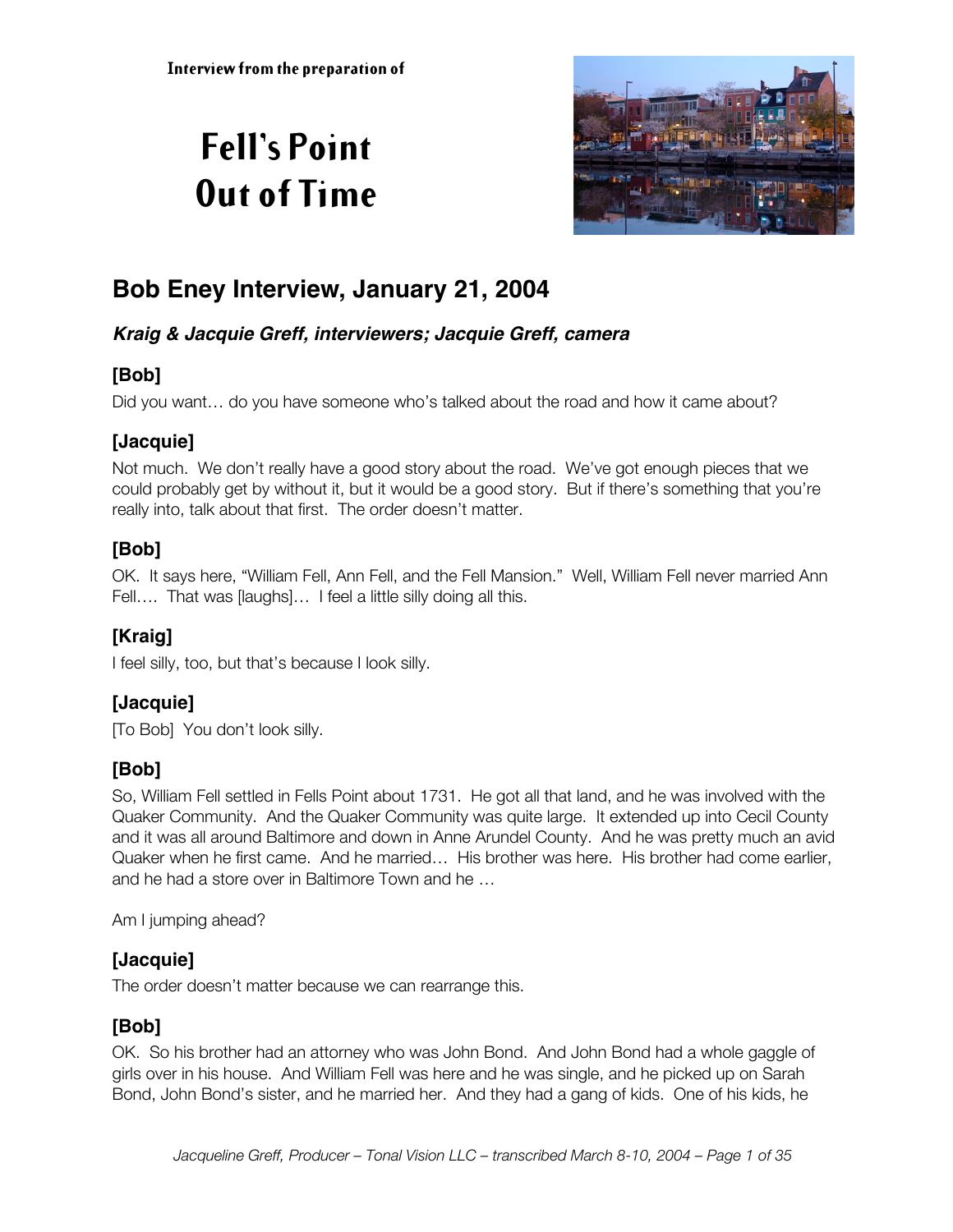named Edward Fell, after his brother. Because that's where it all gets confusing over the two Edward Fells. The first Edward Fell was William's brother. And the second Edward Fell was William's son.

And so he grew up, and I guess there still weren't too many people because when he came to get married, he married his mother's niece, Ann Bond. So they were keeping it in the family. [Laughs]

Anyway, Edward Fell the son had inherited his father's property, William Fell's property, when William Fell died in 1741. And Edward inherited the property, and when he got it, and married with his wife Ann… They had … and if you could picture that little town of Fells Point, it wasn't a town, it was just a farm. And Shakespeare Street seemed to be the main location for the Fell House, 'cause William Fell had built a house on that street … it wasn't a street but it became a street. But he built a house there and several other buildings.

And Edward and his wife lived there and improved it. And they built it into a mansion. And they decided, because … everybody that came to Baltimore Town would stop at Fells Point and dock there because the water was too shallow up in Baltimore Town and Fells Point had deep water right there at the shore line. And everybody wanted to buy a piece of his land. He wouldn't sell the land right away but he did decide …. They did persuade him to lay out a town there. So in 1763, Edward and his wife Ann laid out a town to be called Fells Point. And John Bond, the father-in-law, was the man who promoted all this for Edward Fell.

And … once they started selling off the land in lots, Edward dropped dead. And so Ann Bond Fell, it was up to her. And women's rights in those days were totally different than they are now. Because women couldn't own any property, they couldn't own anything, if they were married. They had no rights to anything, only the husband.

But when the husband died, Ann became the owner of Fells Point and everything. So, she was like a big-time promoter. And she went out, and she sold Fells Point. Now, Baltimore Town, further up the harbor, Baltimore Town was still selling off lots. And Ann just went right ahead of them… And people in Baltimore Town started saying bad things about Fells Point and about Ann being crooked and not giving good titles and had bad water and all this stuff. But her father, John Bond, he advertised in the *Gazette and Daily Advertiser* that everything that Ann Bond said about Fells Point, he was staking his reputation on it because it was true, and it was good. And sure enough she sold… by 1773, in 10 years she had sold off all the land in Fells Point. Baltimore Town still had lots for sale from 1752. So she was a good promoter.

And then… in a short time, they had had a son, she had had a son by Edward. And this kid was growing up. And by the time he got to be 25 or 28, I'm not sure which, something like that, he dropped dead. And so Ann went out, and here she was a widow, and she went out and she looked for a husband. And she checked all over the Quaker Community… And they'd pretty much dropped out of the Quaker thing by that time because you know they were getting a little too rich to be Quakers. And so that was all beyond them. [Brief Kraig comment]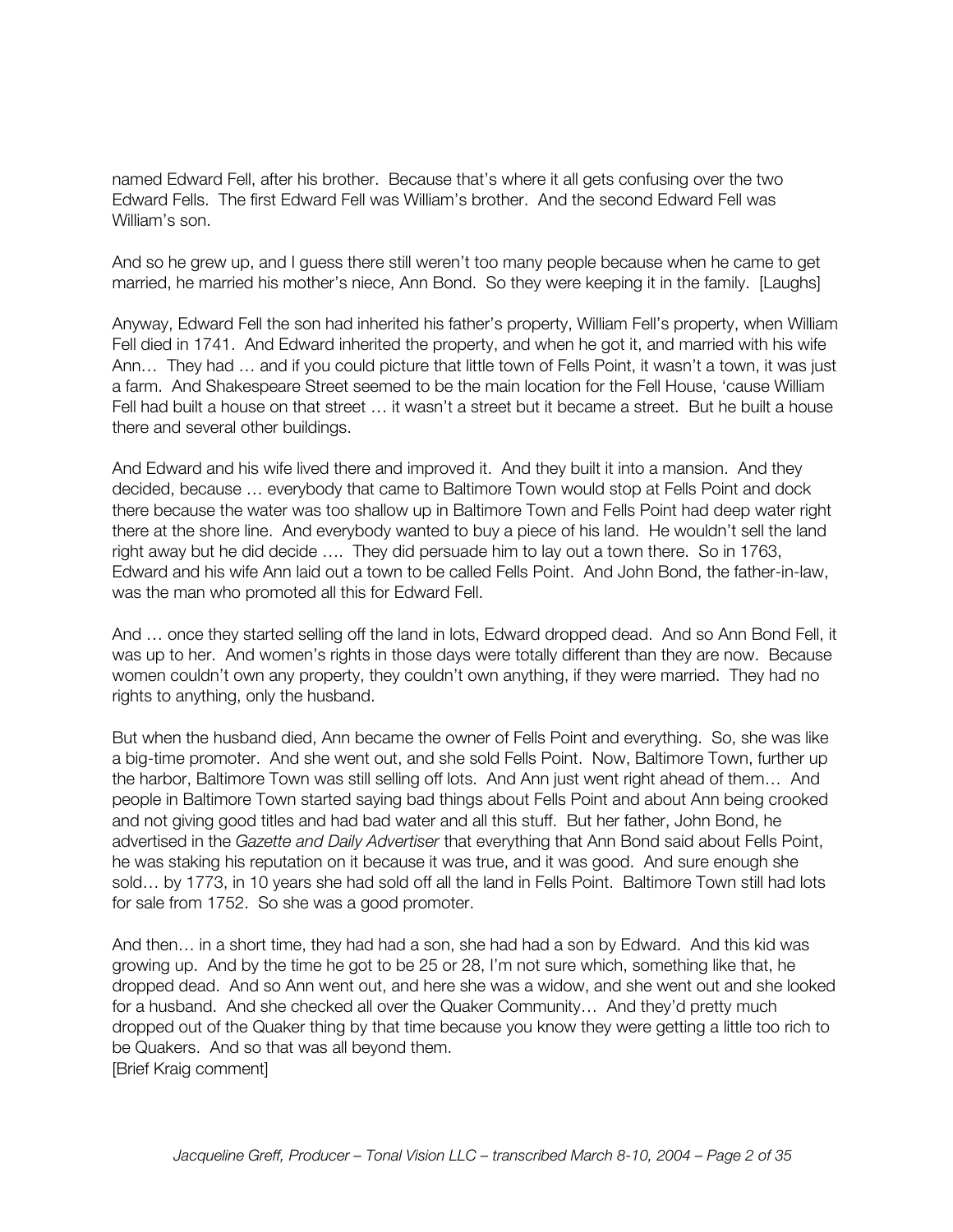So she looked all over Baltimore County, Harford County, everywhere… Cecil County. And there was one guy that stood out – Mr. Giles. And Ann went and courted him and wooed him and married him. And he was rich, because he owned several hundred thousand acres in Harford County and northern Baltimore County and what-not. So she married him. And he had a couple of kids when she married him. But she had a couple of kids, too. So she made a prenuptial arrangement, and this is all recorded, this is wonderfully recorded. She made a prenuptial agreement that any money that she took into this marriage, if it dissolved, her children would get. And he agreed to that. He said that was fine with him. He didn't make any similar thing with his children and her. But when his children did die off, Ann's children inherited all of the Giles property. So she made out like gangbusters.

And today, one of her kids had married a Johnson. And the Johnsons owned pretty much of Greenspring Valley. And so when she got Mr. Johnson, they built a house out there in Greenspring Valley, right about where the Cloisters is on Falls Road. And they called the farm Rockland. And the house that they built… they built a house in 1815 that was designed by Mills, the guy who did the Washington Monument. And the house is still there and the Fell-Johnson family lives there still. Because what they did, as they passed the house down to their children, they all had to have Fell in their name in order to collect, inherit the house. So, Mrs. Robert Fell Johnson lives in that house today. And all the Fell stuff, the paintings, the silver, everything, is in that house.

But when we were fighting the highway, old Mr. William Fell Johnson was still alive. And he was living there alone in this big house. And we went to him and asked him if he could give us any information or help or anything about the road. And he said he wasn't interested in Fells Point. He said, "The only thing I have of Fells Point is a big headache of ground rents," and he said, "It doesn't bring me enough money to worry about it," he said, "so forget it." He said, "Let them buy it under the highway." That's what he told us. And so … he died, fortunately.

But before he died, his nephew, Dr. Robert Fell Johnson, wanted his son to get married out there at the house, because it was the family place. So he let them put up a tent and then he made them bring spot-a-pots because he didn't want anybody coming into the house, nosing around, poking at anything there. He said, "The house is not on exhibition, so nobody can come in." So that's where he had his wedding. [Laughs.] [01:10:49;13]

### **[Jacquie]**

Tell us about the ground rents.

### **[Bob]**

OK. Well, the ground rents were a thing that William Fell worked out with his wife when he was planning to sell off some land. And so he informed his son, Edward Fell, how it would work. The way it worked, if somebody wanted to buy a lot, they would buy a ground rent. And the ground rent said that you had to build a house within so many years, 2 years. If you didn't build a house within 2 years, you forfeited your land. But if you had a ground rent, you could go on. And instead of paying full price for a house and land, you just paid for the house and the ground rent, you paid a minimum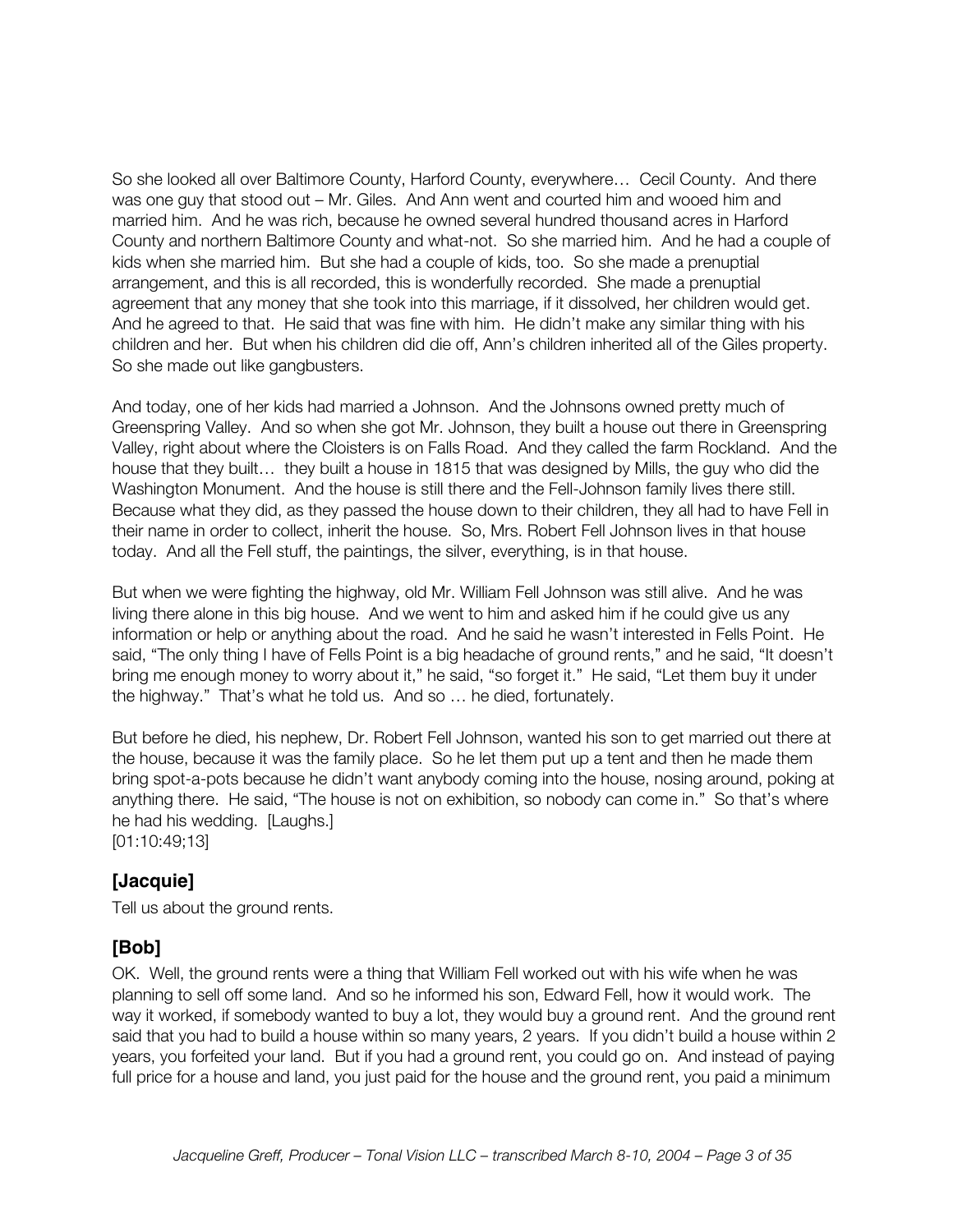fee each year. And so a lot of ground rents in Fells Point are by shillings, still today, they'll say 2 shillings uncollectible, which means that's was what it was then.

And so the Fell ground rent became a pretty standard type of thing. And today, there are a lot of ground rents. I had a ground rent on my house on Thames Street that was \$65 a year. And that \$65 a year seems to be about what most ground rents are. And you can't sell them… you can sell them, but you can't just arbitrarily sell them at any price. They have a limited price that you can sell them for. And if I'd wanted to buy my ground rent, it would have been about \$1,100. But, at the rate of interest today, it wouldn't have paid to buy it. Just pay that \$65 a year, and you'd be ahead of the game. And so ground rents are a pain in the neck. [01:13:06;04]

### **[Kraig]**

Task Force and development issues.

### **[Jacquie]**

You were talking the other day about … there's plans to build out in the harbor and stuff is the thing you were trying to work on… There's probably been a series of those things over time.

### **[Bob]**

There's been so much dissention and so much different Task Forces and what-not. But, when I first moved to Fells Point, I was really ostracized by the old timers, because they saw me as a free-loader coming in here.

### **[Kraig]**

What year'd you move here?

### **[Bob]**

I moved in '67 to Fells Point. And they saw me as a free-loader coming in, buying cheap property. And they thought that I didn't want to really live there. And so, they … everybody else that came in when I came in, we got a bad reputation because we were fighting the road as well. And to the people who lived there… That was a strange group because, they were for the most part, they weren't poor, but you wouldn't have known that they weren't poor. The Lewkowski family … can I talk that? I don't want anybody to know about them. But the Lewkowski family was an example…

#### **[Jacquie]**

There's been people mention the Lewkowski family before in interviews…

### **[Bob]**

OK, well Frank earned tugboater's salary, which was good money. And he was Polish. And they saved their money, and they invested it. And as his kids grew up, they all became tugboat captains and what-not. And first thing you know, Eleanor was taking their money from them, because that was the typical thing if you were a kid. You gave your money to your mother. And so, she had an awful lot of money coming in because she had 4 people who were giving her their tugboat money.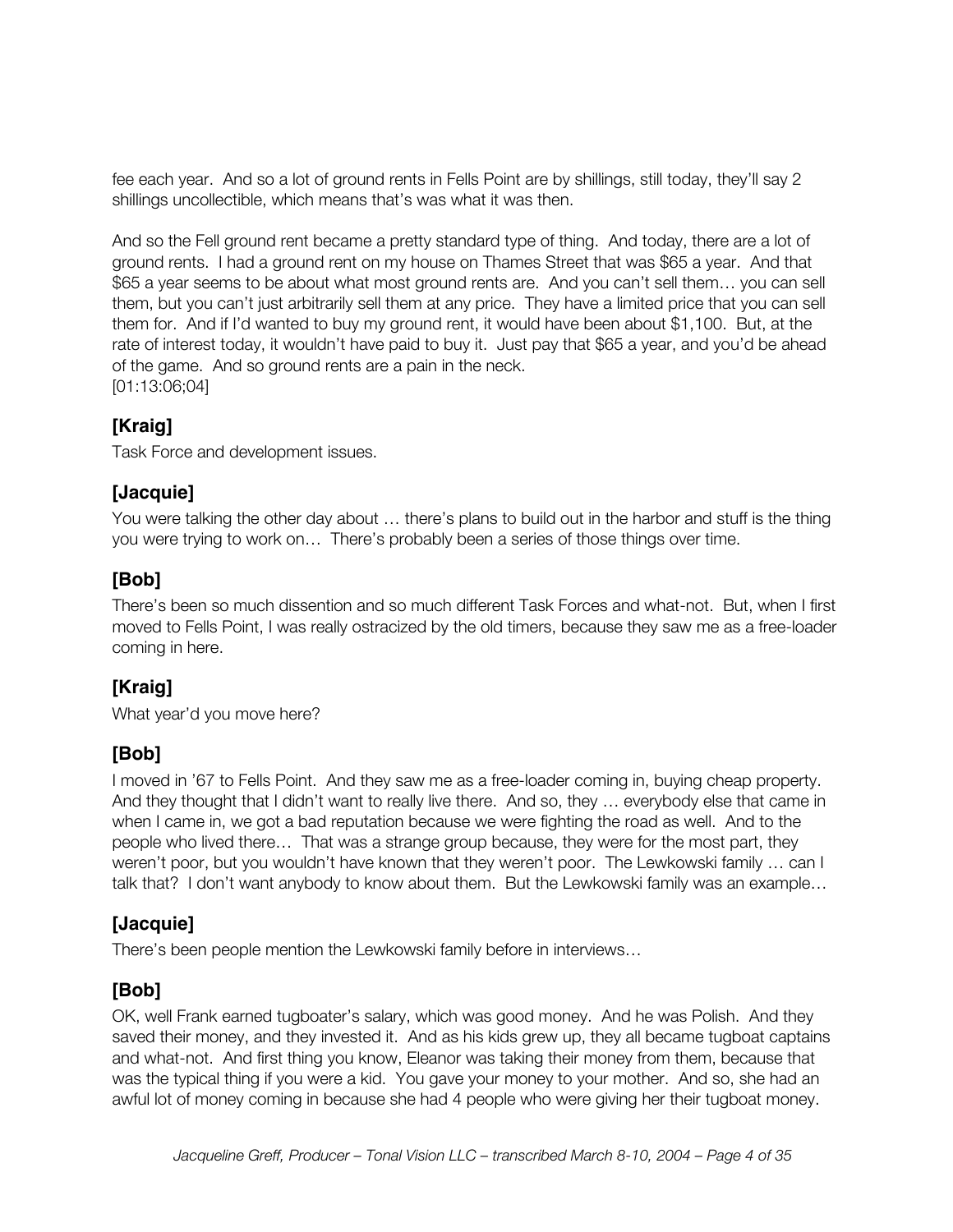And we're talking now up into the thousands of dollars a year. But you'd never know it. She never let on that she had anything. And none of them did. But yet anybody who moved into the neighborhood from outside, and they ostracized and they said that they were rich because they were coming in, fixing up these houses. And, it created a really bad situation.

# **[Kraig]**

So what you are saying, though, is that the poor weren't necessarily as poor as they said they were.

# **[Bob]**

That's right. But you wouldn't have known it. Because … every time there was a town meeting, they were talking about the … the terrible term … we were called "gentrifiers." That was a really bad name. And there might have been areas that gentrification was going on, but this was not a case of gentrification. Nobody was being pushed out. And houses were only sold if somebody wanted to sell their house. You didn't go and force people to sell them. But then the City did come along and the City forced people to sell for the road. Because everything was condemned for the interstate highways, for 3 interstate highways, I-95, I-83 and I-70.

# **[Kraig]**

So that road, all 3 of those roads, literally would have wiped out all of Fells Point.

# **[Bob]**

I would have wiped out a swath … it did wipe out a swath out of West Baltimore, I-70 coming in, but it stopped at downtown because they didn't know how they were going to get it down to Fells Point. And I-95 was started, the Sharp-Leadenhall corridor they tore down, but they when they got up towards Federal Hill, they were blocked because Fells Point had a lawsuit against them, against the interstate highway [noise of rubbing microphone] and they wanted to ….

# **[Jacquie]**

But Mrs. Lewkowski, wasn't she the one whose name was on that lawsuit?

# **[Bob]**

That's the way it ended up. Frank died… we put his name on first. The Preservation Society had been formed by that time. And we had people from Federal Hill and Fells Point in it. And we had a hard time getting an old Fells Pointer to join it. But we got Mrs. Lewkowski… Eleanor came and Frank Lewkowski. And Frank was a young man when he died. He was only 50 years old or so. But he was a pretty bright guy. And he understood what was going on, and he understood what we wanted to do. And he agreed with us. So when Frank died, we wanted a name on the lawsuit that wasn't some Anglo-Saxon name. So we got Eleanor Lewkowski's name on the lawsuit against Secretary of Transportation Volpe et al. Anyway…

# **[Jacquie]**

Can we stop…

[Jacquie realizes camera has been shut off. Camera captures brief discussion of what might have been missed. 01:18:43;03]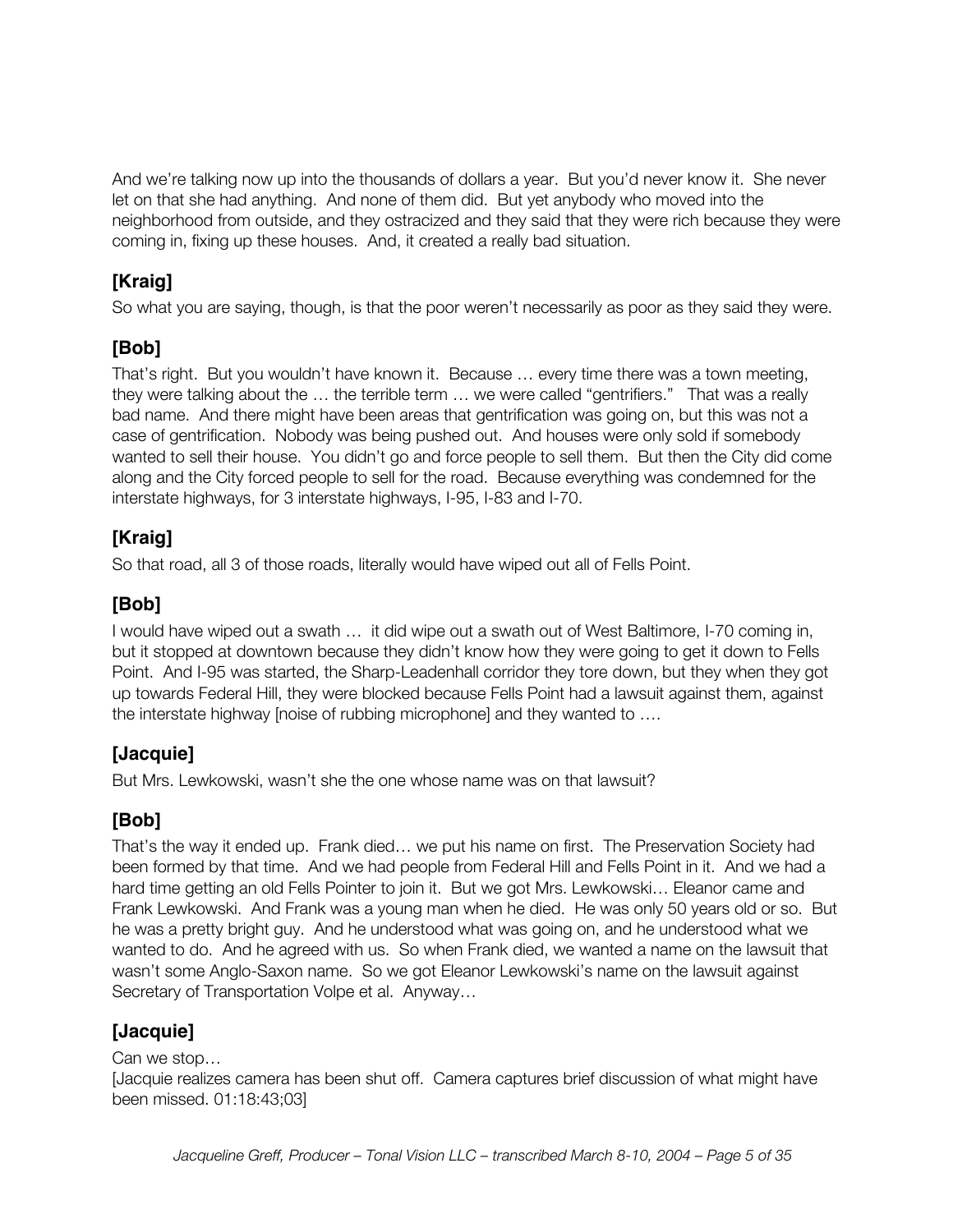One of the things that you were talking about was how people received you and how people viewed you as newcomers.

# **[Bob]**

Well, we were pretty much ostracized. And when you walked around the neighborhood, they sneered at you. As a matter of fact, Laura Norris who had a business here, and she had restored a house here. But, one of the priests at the church stopped her on the street and told her that he thought that she was one of Hitler's people working in this neighborhood against these poor Poles. Laura was horrified. She had never even spoken to this priest before. But that was typical of what was going on.

### **[Jacquie]**

Was a Polish versus non-Polish thing partly?

### **[Bob]**

Well, there were a lot of Poles here. It was almost solid Polish when I moved down here. But that was rapidly dwindling because lots of people were selling their houses. And, as they were selling their houses to the City, other people were saying, "If you're going to sell your house, sell it to me." And some people did, but for the most part, they'd rather sell it to the City for \$2,500 than sell it to somebody else for \$3,500 who wasn't the City because they knew that they were going to make money on it. And, it was a strange time. People didn't trust one another. It was very bad.

# **[Jacquie]**

Take me through how you got on the Historic Register and what happened right after that, and the Agnew story and everything.

### **[Bob]**

Had I talked about the need for the National Register to come about? Because that's ...

### **[Jacquie]**

I don't know exactly what I got and what I didn't, unfortunately.

### **[Bob]**

Well, that's an important part of it because the National Register was a thing that came along to separate the bad politicians from the good. Because good politicians wanted Eisenhower's interstate highway system built in America. And that was a good thing because we didn't have good roads between major cities. We just had like Route 66 West and something else … But the National Register was to provide all these great highways. And it was under Eisenhower's administration. And Eisenhower had been impressed by the Autobahn System in Germany that Hitler had built. Because it was a great system of roads that connected, and you could go anywhere in Germany on great highways.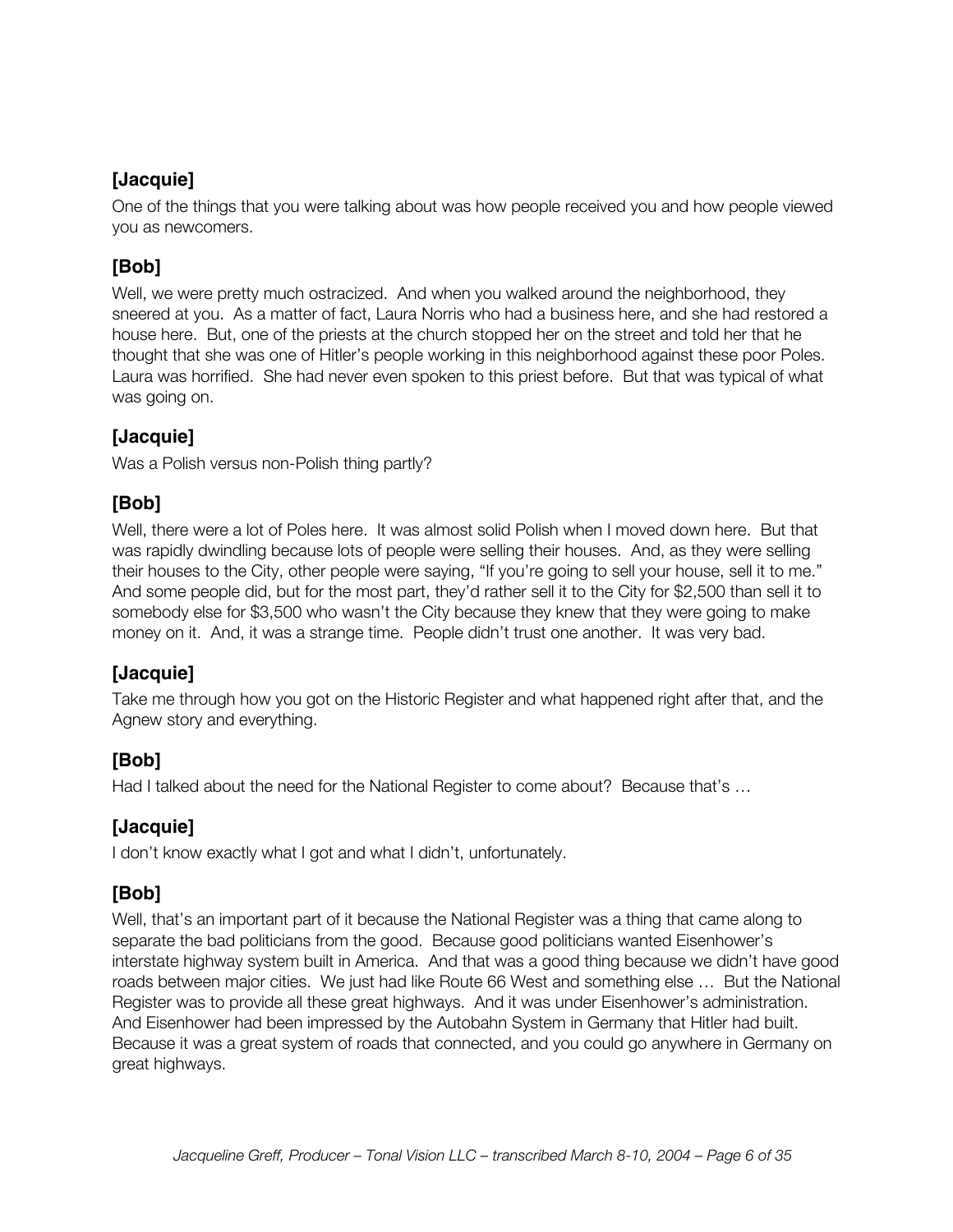Without speed limits.

# **[Bob]**

And Eisenhower envisioned us having a thing like that, here. And it was a successful program because it provided for every \$90,000 that a state would make to improve their highways, the government would give them a million to add to it. And so it's called 90/10 money. And once that started and really got going, and once all the crooked politicians who ran the contractors and the people in the cities, once they saw this, they then went ahead and jumped in. And they didn't … instead of having the highways skirt around cities, or skirt cities … and one of our first interstate highways was the ring road around Baltimore, which was good, which was what Baltimore needed. So, if somebody came down, they didn't have to drive through the City. They could go around it.

But they didn't do that, they wanted to come right through the City and take out slums and all this stuff. And so that was like … urban renewal money was hard to get, but 90/10 money was easy to get. And so that's what they did. They were going for the big lump. [01:23:53;11]

### **[Jacquie]**

And you were telling us that Philadelphia'd had a really bad experience.

### **[Bob]**

Philadelphia had a strange situation. Philadelphia was a city with more  $18<sup>th</sup>$  century houses than London. And when the politicians in Philadelphia, crooked from the Mayor on down, they decided that they were going to get rid of all that old slummy waterfront, which was loaded with  $18<sup>th</sup>$  century buildings, taverns, and what-not. And they did. They started demolishing everything to get that 80/10 money.

And once they did, people all over the country who knew about Philadelphia were crying "Halt." And so the government then came up this thing of the National Register. And what its purpose was, it was to stop Federal money from demolishing places like that area of Philadelphia. But Philadelphia was already devastated when it came along.

And Dr. Murtaugh who had been named keeper of the National Register that had just been created in this country, he came to Fells Point and talked to us and explained to us how we get on the National Register and what we could do, and what it could do for us. Because if we got on the National Register and the highway wanted to come through, the National Register said that you an not spend any Federal money to destroy anything listed on the National Register. And that would have been stopping the highway.

The only exception was, if the people who wanted to build that highway persisted, they'd have to go to the President's Advisory Commission on Historic Preservation. And the President's Advisory Commission, which was established for the National Register, had 8 people on it. One was from the Department of the Interior. One was from Transportation… All the different segments of the government were in it.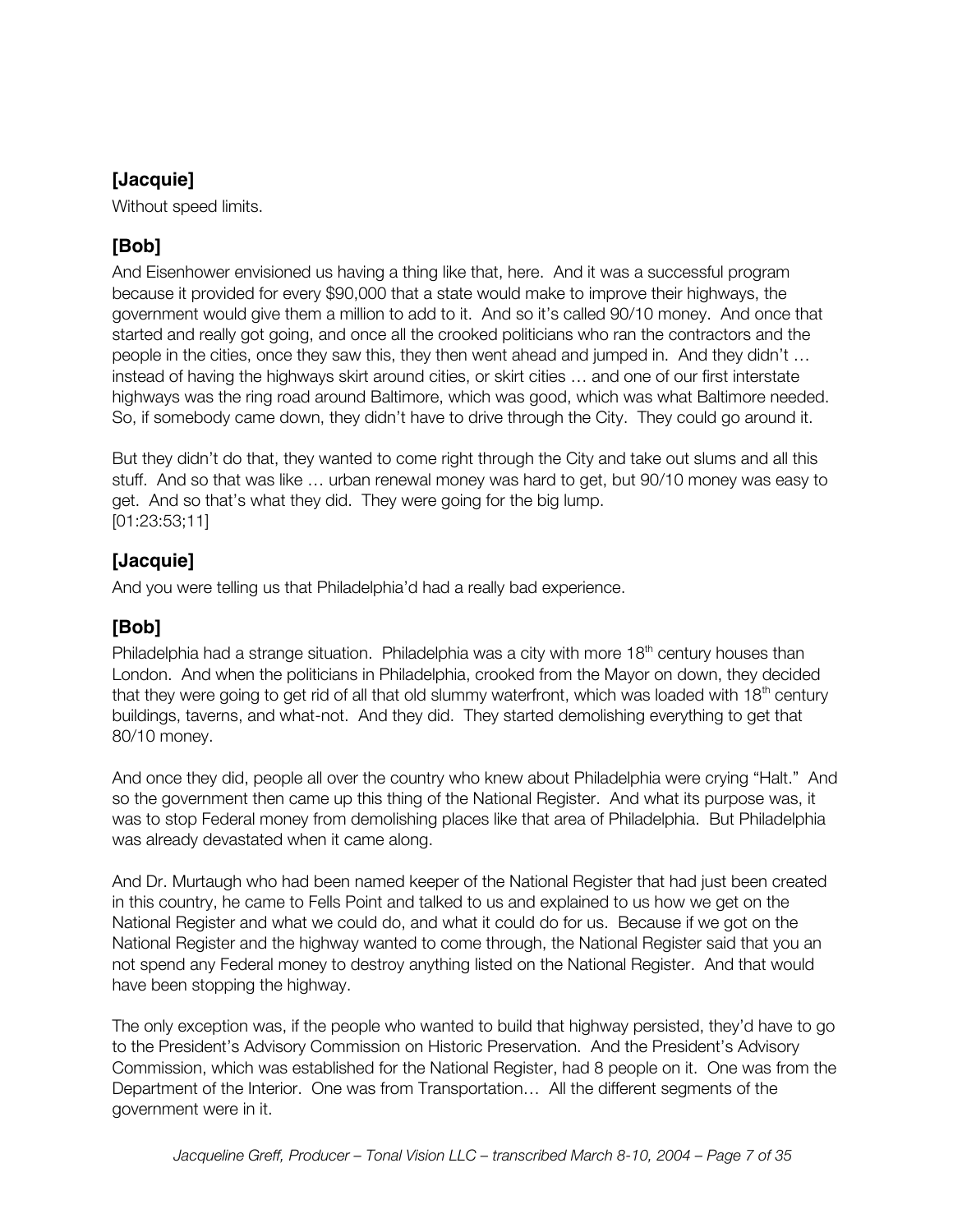And so one of the things that we did here in Fells Point, we found out who the people were on the National Register and we wooed them. We brought them over here to Baltimore at night and we'd take them to Hausner's. We'd show them the Fells Point area. We'd tell them all the stuff. We really won them over.

### **[Jacquie]**

So they were an appeal process if you made it to the Register?

### **[Bob]**

Right.

### **[Jacquie]**

It sounds like it was a lot of work to get on the Register. It sounds like you had to do a lot of paperwork…

# **[Bob]**

Well, we photographed every house. And we made a sheet and we listed the house, whether it was bricks or wood or whatever, how many windows it had, and if there was any historic facts known about it…. The sheets were, they were accompanied by a photograph of the property itself. And Maryland Historical Trust had given us in Fells Point, given us photograph money. And that's the only help we really got from the State, was what Maryland Historical Trust did.

And we did manage to get on the National Register. Anne Parrish, who worked for Agnew, she took the forms that we had filled out, she took it to Agnew and he sent them over to Dr. Garvey at the Department of the Interior. And in 3 days, we were on the National Register. And the City of Baltimore went crazy.

When the Mayor saw that in the paper, he fired Romaine… Romaine Somerville was head of CHAP, which is Commission of Historic Architectural Preservation downtown. He fired Romaine because he was positive she did it. And so we all called, everybody called the Mayor and said, "Romaine had absolutely nothing to do with this." And then Maryland Historical Trust, Lenny Ridout, did call the Mayor and told the Mayor, he said "They came to us for help and we helped them. That's what our agency is for." So he reinstituted Romaine back up there, because she was good.

But, the contractors were furious with Agnew. Because he was so dumb. He had no idea what he had done. He didn't know that he had put us on the National Register for a community that's blocking his highway that he wanted to build.

### **[Jacquie]**

He was just doing payback to Anne for all of her work.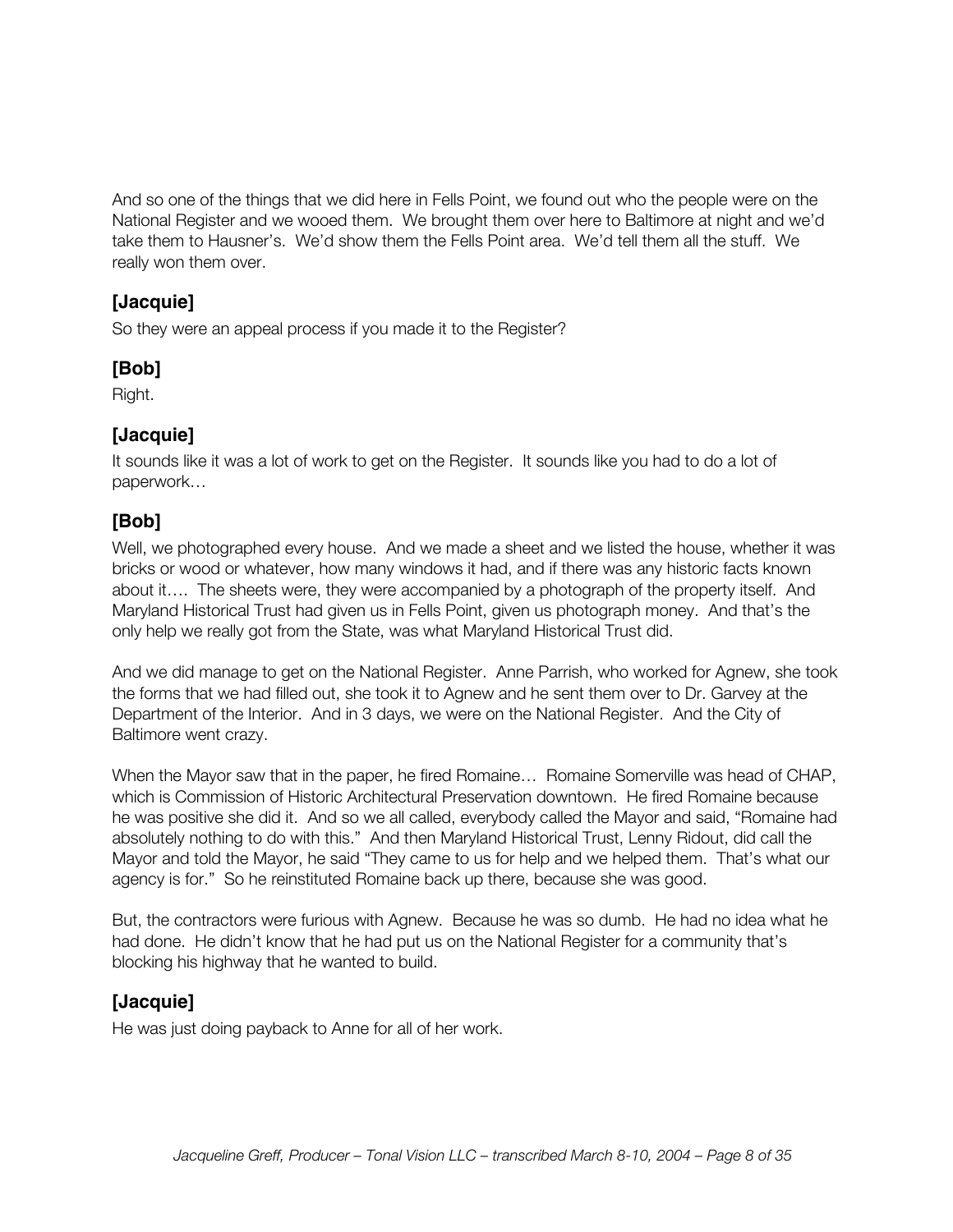Yeah. Right. Because she had bagged for him for so long… She had gone out and collected all that graft money from the different businessmen. And she was still doing it, even when he was in the White House. Unbelievable, isn't it?

[01:29:47;23]

### **[Jacquie]**

Yeah. And I know we missed the story of how you got Semmes, Bowen & Semmes and what they did …

### **[Bob]**

Well, we had a lawyer because ... we were going to sue the Department of Interior, the Interstate Division, the Department of Transportation.

### **[Jacquie]**

The City was going to ignore you anyway. You actually had to file a lawsuit in order to establish…

### **[Bob]**

That's right. But the City went ahead and condemned the property from Thames Street, the South side of Thames Street to the North side of Lancaster Street, one block wide all the way across Fells Point.

### **[Jacquie]**

Now, did they do this after you made the Historic Register or before?

### **[Bob]**

Just about that time. It was happening just as that happened. And so, what we had to do then was to test it. So we needed a lawyer. And so we went out and we searched all kinds of lawyers. And Lu and Tom Ward finally got Norman Ramsey from Semmes, Bowen and Semmes. And he came down and met with us at our meeting on Thames Street there. And he said he had read everything that we had. He thought it was a wonderful thing, and he's a great historian himself, and he thought that it was perfect. And he said that he would really like to do this because he said we had a good case and he said, "I know that we can win it." And he said that he would do it pro bono. And for 10 years they did all the paperwork on the road.

### **[Jacquie]**

That's a lot of work.

### **[Bob]**

It sure was a lot of work.

### **[Jacquie]**

And he assigned you one of his newer attorneys that worked….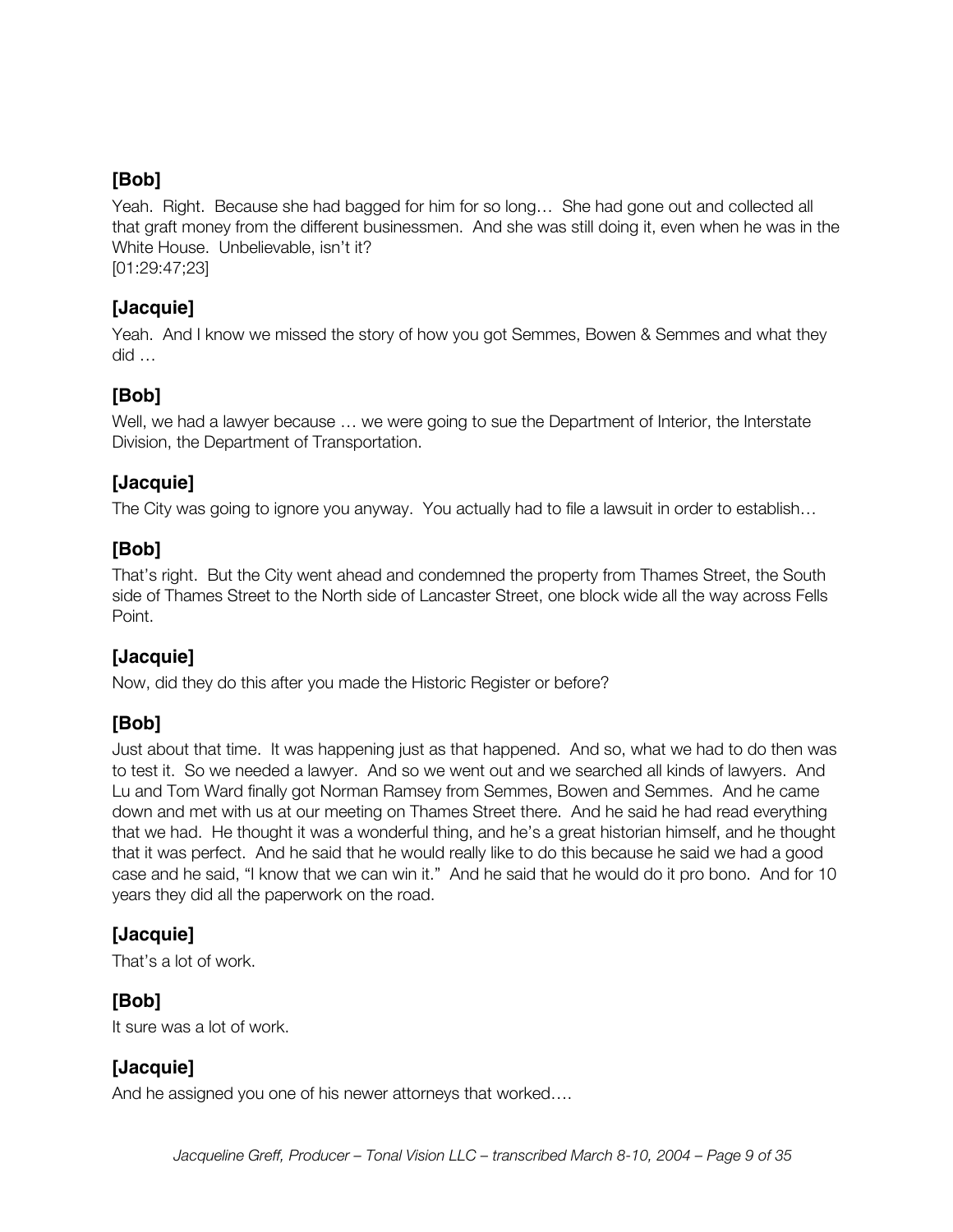He had this young man, Jeff Mitchell, who had come from UVA, and Jeff worked with us… He worked with us. He joined the Preservation Society. He worked with us. He was tireless. And he went up in the firm. They took him on up in the firm. But, Jeff was a great guy and helped us tremendously.

[01:32:27;12]

### **[Jacquie]**

And then you told us the story about the architectural association that came in and had one meeting…

### **[Bob]**

Well, first the AIA came to Fells Point shortly after Charles Center was developed. And Charles Center wasn't anything spectacular. I mean, it was a area of about 3 blocks by 3 blocks where they had torn down everything in the heart of Baltimore and they built up a Mees Vandero building, and they built up 1 or 2 other unspectacular buildings. And they really… Once they got it done, they were trying to publicize it. And there was… Baltimore had bad public transportation.

And so they wanted to get traffic in to see that Charles Center. And they invited the AIA to have their annual meeting here. This was shortly after it was completed. Well, the AIA people came to Baltimore to see this… They were invited to check out the Inner Harbor. And they came and they gave it a big ho hum because, other cities were doing vast projects, but Baltimore was just doing this little hometown project. And … they even questioned why you'd tear down half a city to put roads into it, because what else was it going to be. The City of course told them that Baltimore would grow faster with roads into it. But that was a lot of stuff…

Anyway, a few years ago, the AIA came back. They were invited back by Mayor Shaffer, Governor Shaffer. And when they came back, we were at the Engineers Club, and we had this luncheon. And we were going to talk to these people, Bill Pensak for Maryland Historical Trust and me for the Preservation Society. And, as we were about to talk, Shaffer said to us, he said, "Look, I know you guys are gonna crucify me up there," he said, "but," he said, "I'm not really a bad guy" and he said, "I have reformed. Let me talk first and then you just rip apart anything I say." So he got up there and he told them that he had been a bad, bad guy, was not a preservationist, and how he didn't believe it could work, and he said that "the preservationists here have convinced me that it does work, and they showed me it works. And now I know," He said. "I'm confirmed," he said, "So you can crucify me for all you want," he said, "but let these guys fill you in."

So Bill had some routes of Fells Point that he was to talk about and I had some of the other routes. And we showed them, we gave them a bus tour. We went over the different routes to show them what had happened in those different corridors. And we showed them Fells Point, how that would have been totally all wiped out, and now it was a thriving community. And wherever we went, we saw the same thing. We showed them Canton, how Canton had changed. We showed them the Sharp-Leadenhall corridor, how it had changed. We showed them Rosemont. We showed them all this.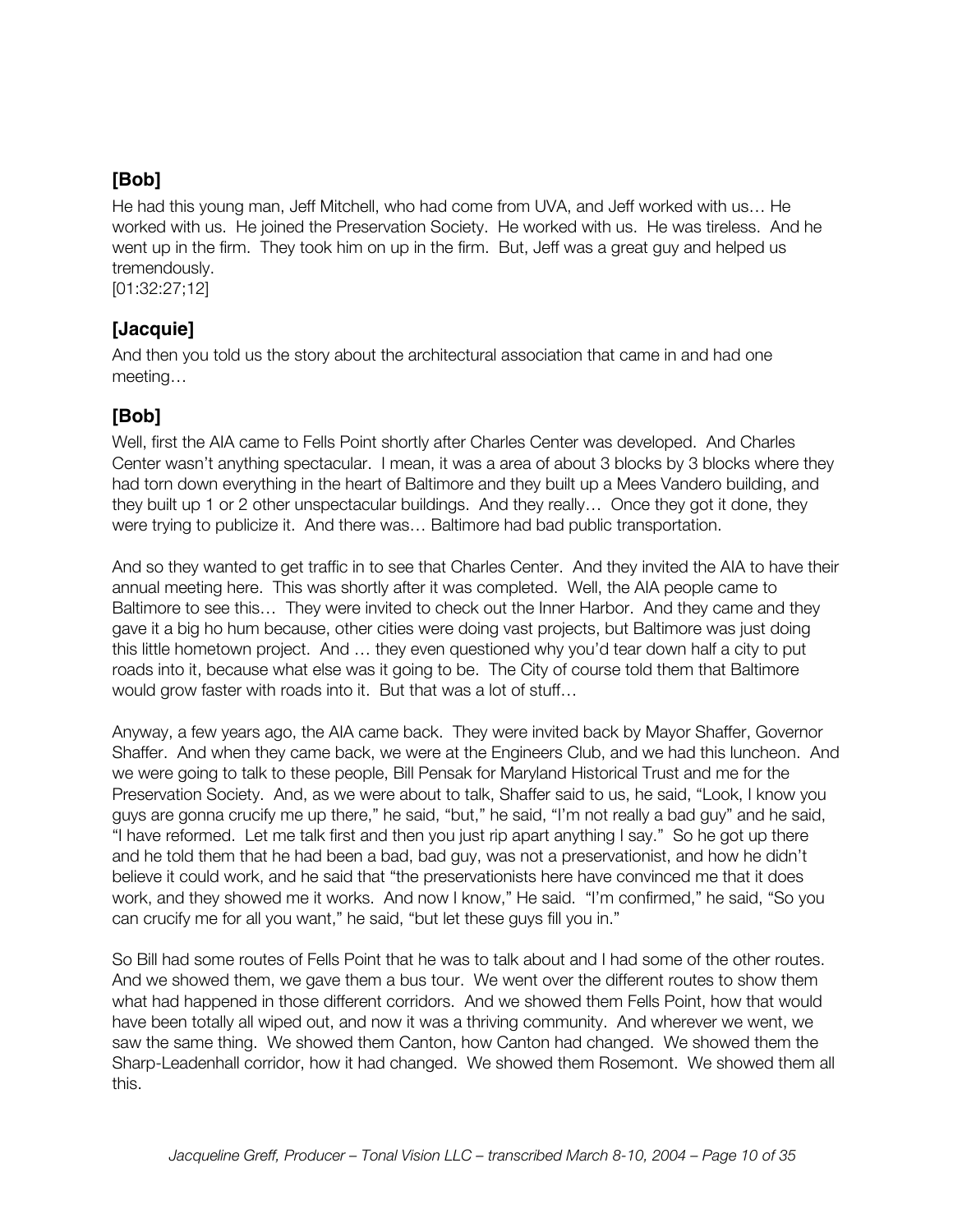But, it was just a good thing to have the Mayor become a different person.

### **[Jacquie]**

That's great! [cut; 01:36:26;15]

Which part would you like to talk about next?

### **[Bob]**

Well, I could…. One of the things that came about once we had to adjust to the fact that we weren't fighting the highway any more. But we had Fells Point with all these vacant houses that were on the National Register. And we had had told the City, our lawyers had told the City that they were responsible for these properties. Because they were listed on the National Register and if you neglected anything on the National Register, you lost it. And so what the City then quickly did, they put up a program to dispose of the houses. And they said that what they would do is sell the houses to the highest bidder.

### **[Jacquie]**

Now this was after you won the lawsuit?

### **[Bob]**

Yeah, this was after the lawsuit.

### **[Jacquie]**

Oh, wow! So the dragged their feet for 10 years before they did anything about these houses.

### **[Bob]**

Right.

Well, no, we had gone to them at one point… and so what they did, they rented them out to people. We had a big hippie village down here because they rented them for like \$40 a month. And so the hippies in and kind of fixed them up a little bit and did whatever they wanted to do to them and ...

# **[Jacquie]**

At least they had occupants.

### **[Bob]**

Yeah. Somebody was there and if the roof leaked, they'd patch it and that sort of thing.

But anyway, we came to that point where we had to do something about the community. And so we formed … I guess it was like a little community advisory board. And they'd have meetings, and they'd get people from this section of Fells Point, "What do you want to do?" From this section, "What do you want do see?"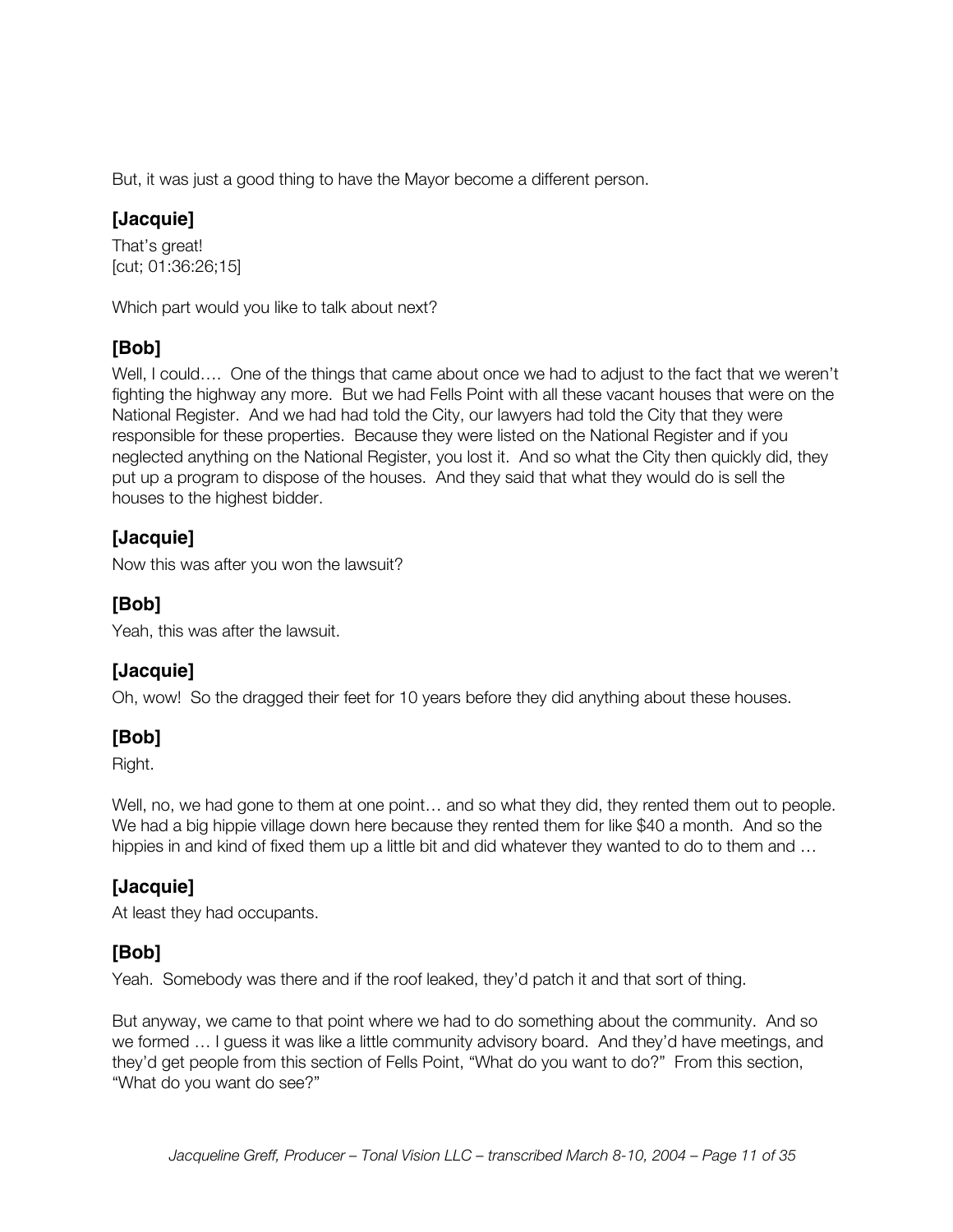And then, after the different improvement associations, so to speak, spoke up, then the City hired for us, it was our recommendation that we have an architect come in and tell us what … how we could unify this community, what we could do with it.

### **[Jacquie]**

Unify from an architectural standpoint?

# **[Bob]**

That and how we could make it all look cohesive. And so they hired Louis Sauers Associates out of Philadelphia to come down. And Lou came down and did things like tore out all of the parking spaces in the middle of the public square and put in the plaza that you see there with the bollards around the edge and those big red granite planters around the edge to make it look cute. And all that, that was the first thing that Lou Sauer did. And he tried to do other things. And he tried to make … one of the things he wanted to do and did, mostly successful… He took businesses out of the community. He recommended that we take businesses out of the community and put it all in one area. And in a way, that was a shame because it took away some… a private bakery, and there were little businesses that had been established throughout the community that make a community… But, that wasn't a popular thing for him and he didn't like that idea.

### **[Jacquie]**

It'd be like in the middle of a residential block or something…

# **[Bob]**

Right. And he said… he put a limit on it that there could be one commercial establishment per block. You know, that's kind of dumb. Because you like a corner grocery store and you like a this and a that. And anyway, that was the extent, pretty much, of whatever the community was involved in with planning, community planning. That was it.

### **[Jacquie]**

So, what was the mechanism for doing this? Was it the Urban Renewal Plan?

### **[Bob]**

The Urban Renewal Plan … they came up with an Urban Renewal Plan. They established one. And the City was establishing one for City-wide. But Fells Point had its own. And ours jibed along with the City's. And the City had a good Urban Renewal Plan. The City really did have a good Urban Renewal Plan.

But when Schmoke was Mayor, he just disregarded it completely. Because… one of the things that the Urban Renewal Plan said was that they didn't want to see tall high-risers on the Harbor. They wanted to see them further back inland. And have buildings on the Harbor be at the scale of people, and walking people. Because the Urban Renewal Plan envisioned people walking around the waterfront. And they envisioned a walkway all the way around, from Fells Point to the Industrial Museum over there. But Schmoke didn't see that as essential. And so he just busted it all up and let John Paterakis build Harbor Court Hotel on the Inner Harbor, almost falling over it….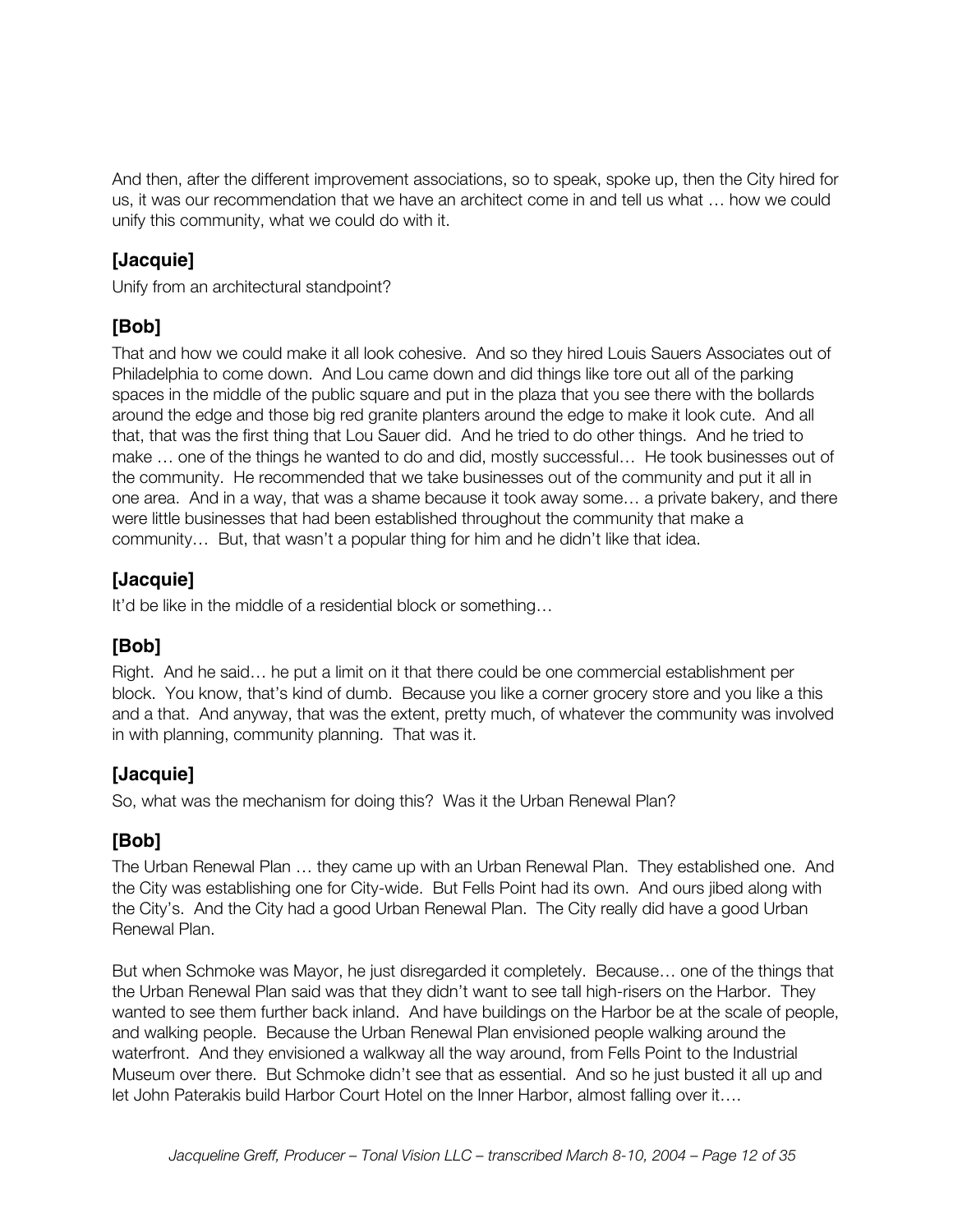And then, of course, that led into … the City backed off … the City has an Architectural Review Committee, but for Fells Point, they backed off and, unless it was some major, major, major construction thing, they wanted it to be handled in the Community. So they let the Preservation Society, who had an Architectural Review Committee, they let the Preservation Society's Architectural Review Committee be the means of saying yes or no to this house or that house color or that door or this … And that … it's still in effect, but it's not a good system.

# **[Jacquie]**

It's not good because it's not enforced, or it's not good because it doesn't operate very efficiently?

### **[Bob]**

Well, the Preservation Society has a difficult time … if somebody does do something bad, and the Preservation Society says so, the City doesn't want to help them with it. If it's some other community, the … CHAP is assigned to be the arbiter in that case. But for Fells Point, it doesn't work.

[01:44:13;29]

### **[Jacquie]**

So, as Fells Point was being reconstructed, were there still the old Fells Pointers, the new people, was that still going on?

# **[Bob]**

By that time… we're talking here almost 20 years… very few of the Fells Pointers' children ever stayed in Fells Point, the old Fells Pointers'.

# **[Jacquie]**

Why is that?

# **[Bob]**

They just didn't want to be part of this. They wanted to be in the suburbs. They were making big money and they wanted to live out in the suburbs. They didn't like the idea of fixed up Mom's old house and living in it. So they moved out to the suburbs.

And, even the new people that came in, when they had children and babies, only 2 families, well there were 3 families, 3 families stuck it out. Arnold Capute on Shakespeare Street, he and Courtney, they have 2 children that were born on Shakespeare Street and have grown up on Shakespeare Street, and they're sent out to private schools during the day and brought back in the evening…. Arnold is an architect and his wife is a lawyer for Semmes, Bowen and Semmes, or no, for Venable Baetjer.

And Roland Read had a house on Aliceanna Street. And Roland married late in life, he's my age, and he married late in life. He married a wonderful gal who's a technician at Johns Hopkins now, and they had 1, 2, 3, 4, 5 – 5 kids and he stuck it out until he finally went bankrupt, and he's out.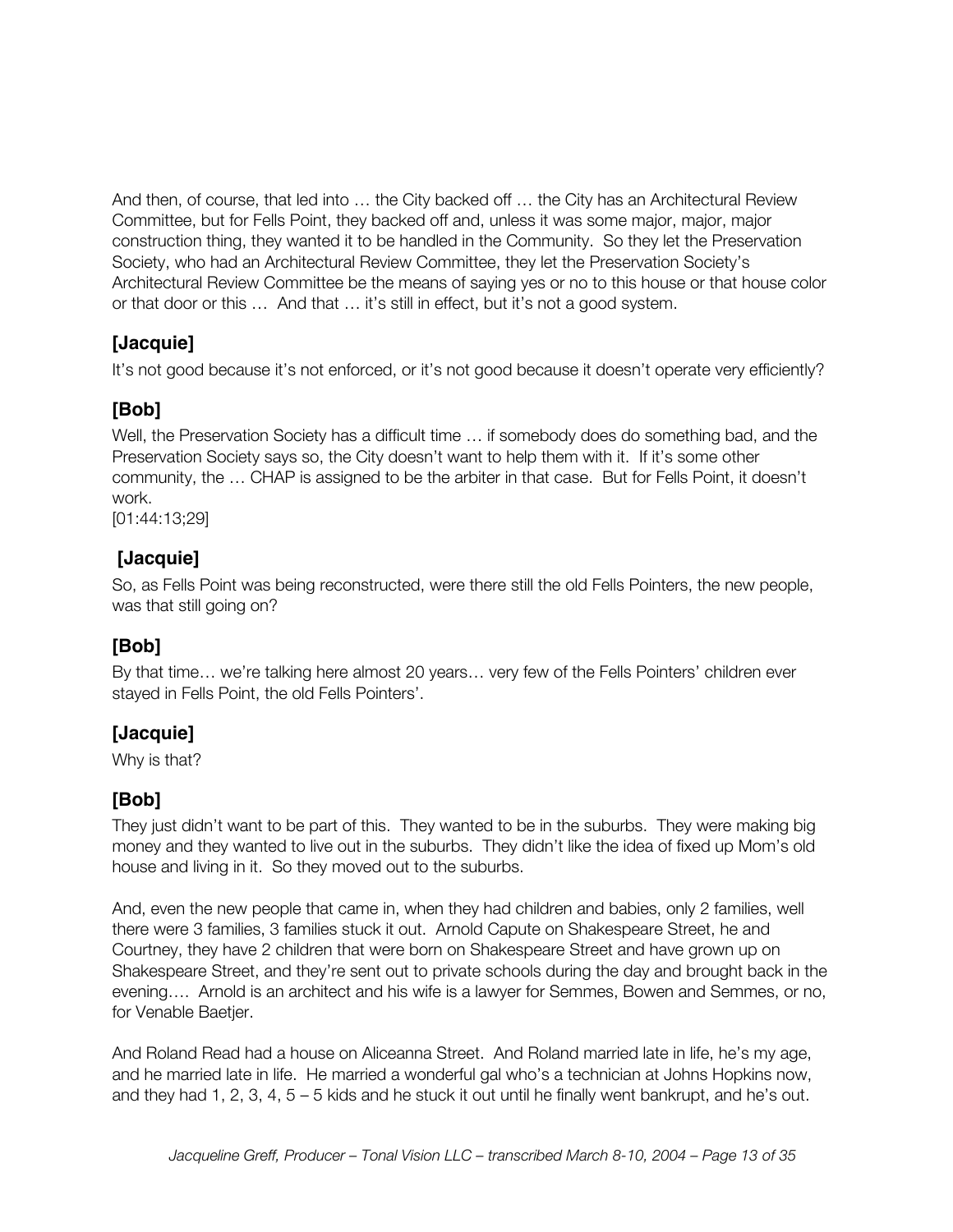And Tony Norris, Tony and Laura Norris, they restored a house on Ann Street and they restored a house up on Broadway, they restored several houses in the time that they've been here. And their 2 kids were born here and grew up here and still live here. So they're the only ones.

### **[Jacquie]**

Now those are from old-time Fells Point families … or they are from your era…

### **[Bob]**

No, they are people that came after '60, came after '66. They came after '66 and …

So, as for any other old timers, now… Now, there's one that came back – Andy Mazurek and Joanne. Andy was born in the house next door to Tony Norris on Ann Street. His mother had sold the house to the City. And when Andy found out that his mother had sold the house to the City, Andy was working for a construction company doing high iron work. And he said to his mother, she was dying, she was ill, and he said, "I wish you hadn't sold it, because I would like to have bought it and fixed up. I'd like to live there." So his mom told the City agent that and the City was delighted somebody wanted the house so they shifted all the rules and they let Andy buy his house. And he bought his mother's house.

And Andy then married Joanne, a Polish girl, Andy's Polish, and he married this Polish girl. And they came over to my office and they wanted to know all about the house they owned. And I helped them find the history of the house, and went through it with them, and we took orange paint, spray paint, and we marked every piece of woodwork that was 18<sup>th</sup> century. And Andy said "This house is almost complete!" …

So then, he came back to me, he started working on that house and he came back to me and he said, "I went through the house next door…" The house next door had had the roof removed and water had run through it for a number of years... He said, "It's got more 18<sup>th</sup> century woodwork in it than my house has," his own house has. And so I went through it with him and looked and said, "You're right, Andy." He said, "I want to get this house and restore it, too." And so I helped him and he went to Maryland Historical Trust, and they came and they looked at what Andy had done on his house and they saw what he wanted to do to the house next door, so they let him restore that house. They sold him that house ... cheap. He got it very cheaply. And today, it's the most successful Bed & Breakfast in Baltimore. It's always filled and...

# **[Jacquie]**

Which one is that?

### **[Bob]**

On Ann Street.

**[Jacquie]** Ann Street Bed & Breakfast?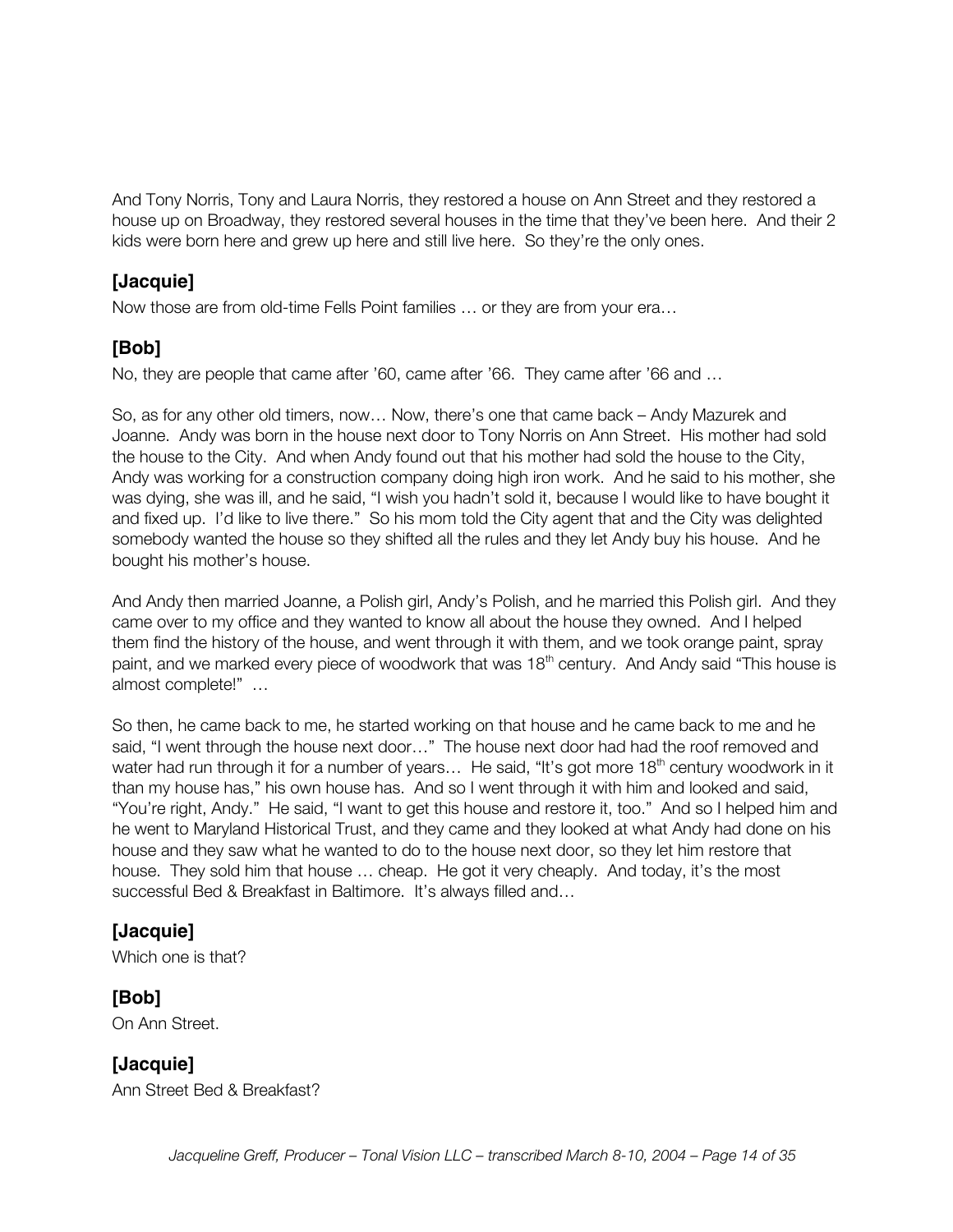Ann Street Bed & Breakfast. Not Ceily's. Ann Street Bed & Breakfast.

And they went to Williamsburg and they looked at houses in Williamsburg and they talked to the people that were in charge of decorating Williamsburg and all that. And then they did the same thing up at Winterthur in Delaware. They went there and they researched… They really were tireless. They did a lot. And Joanne culled out all these  $18<sup>th</sup>$  Century recipes so that when they have people that come, if they're nice people, she'll feed them breakfast, especially on the day that they leave. And she fixes them a breakfast with everything, like soup to nuts, it's got meat, everything in it. They're really great people and they have a wonderful establishment. [01:50:38;09]

### **[Jacquie]**

But now I've heard from other people we've interviewed that there were some back and forths between the people that were investing in their houses and that people that didn't have such a big investment… and there was this take-over of the community association at one point by Steve Bunker's group, and there was the parking wars, and there was… the guy that owns Birds of a Feather, he had this sign "Park free or die"….

# **[Bob]**

Oh, there always was, as the hippie group in Fells Point… they never liked the people who were restoring their houses. That was a bad thing. They saw that as a bad sign. And they called it gentrification. When you restore a house, you're gentrifying it. And the Preservation Society's take on all this was – these buildings were saved because they're historic. And guidelines were put on them if you agreed to buy the house. When you bought that house, you agreed that you would follow those guidelines to do the house.

And I have here a … I did a book for the City. Each person who bought a house got this booklet, they got this booklet and they got a page with their house on it. And on that page, it shows exactly what has to be done on the front of that house.

### **[Jacquie]**

You did all that work.

### **[Bob]**

This is every house …

### **[Jacquie]**

I know, 'cause we found our house in there.

# **[Bob]**

You did? Well, anyway, so nobody really had any right to complain about anything if they bought the house, because they…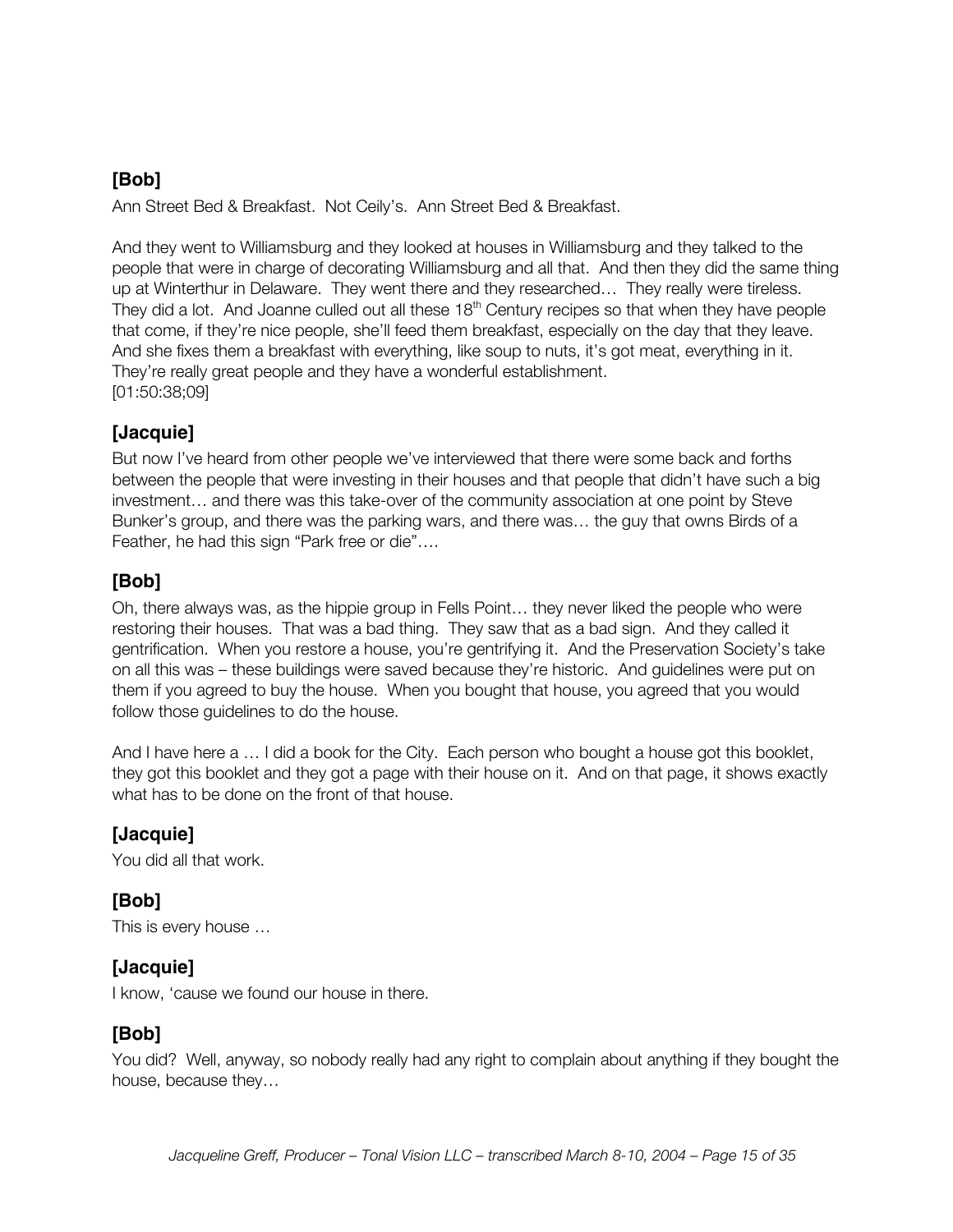You bought it with that contract.

### **[Bob]**

You bought it with that contract – that was the reason you got it.

### **[Jacquie]**

Now, there was a lot of houses, though, that weren't owned by the City that weren't affected by this, right?

# **[Bob]**

Right. There was no problem there because, if you had an old house and it had anything good about it, you really wanted to fix it up. That was the thing. Now, there were a few cases where people did have houses that were not owned by the City and they wanted to… [Discussion of camera shift]

There were some cases where people did have, own houses, and they didn't want to do anything with them, and they just didn't like the idea of living around preservationists. It bothered them, because they saw them as people who were gouging the poor. As a matter of fact, it got to the point where the old timers that were still here, what few who were still here, they really liked seeing the neighborhood change. They enjoyed it.

And we had one loud-mouthed hippy who got up and he said that "Nobody's going to tell me what I've got to do to my house." And whoever was running that meeting that time assured him that nobody ever said what he had to do to it, other than maintain it. And Julie, I can't remember Julie's last name … she was an old-time lady here. She was about 80 years old with bleached-blonde hair and curlers and all this stuff, and she was a loud-mouth, but we called her "curlers." And she got up, when this guy was talking, ranting on, she got up and she said, "Listen you." She said, "I know where you live and you don't even have a bed in the house. You sleep on the floor." And she said, "We're not that kind of people in this neighborhood. And we don't like people like that in this neighborhood." He never spoke up ever again. He never went to another meeting. He moved. [Laughs]

# **[Jacquie]**

Sounds like he didn't have much to move! [01:55:34;04]

Well, what was the parking thing? What was the issue over the parking? I've only gotten real...

### **[Bob]**

Now are you talking about the parking passes?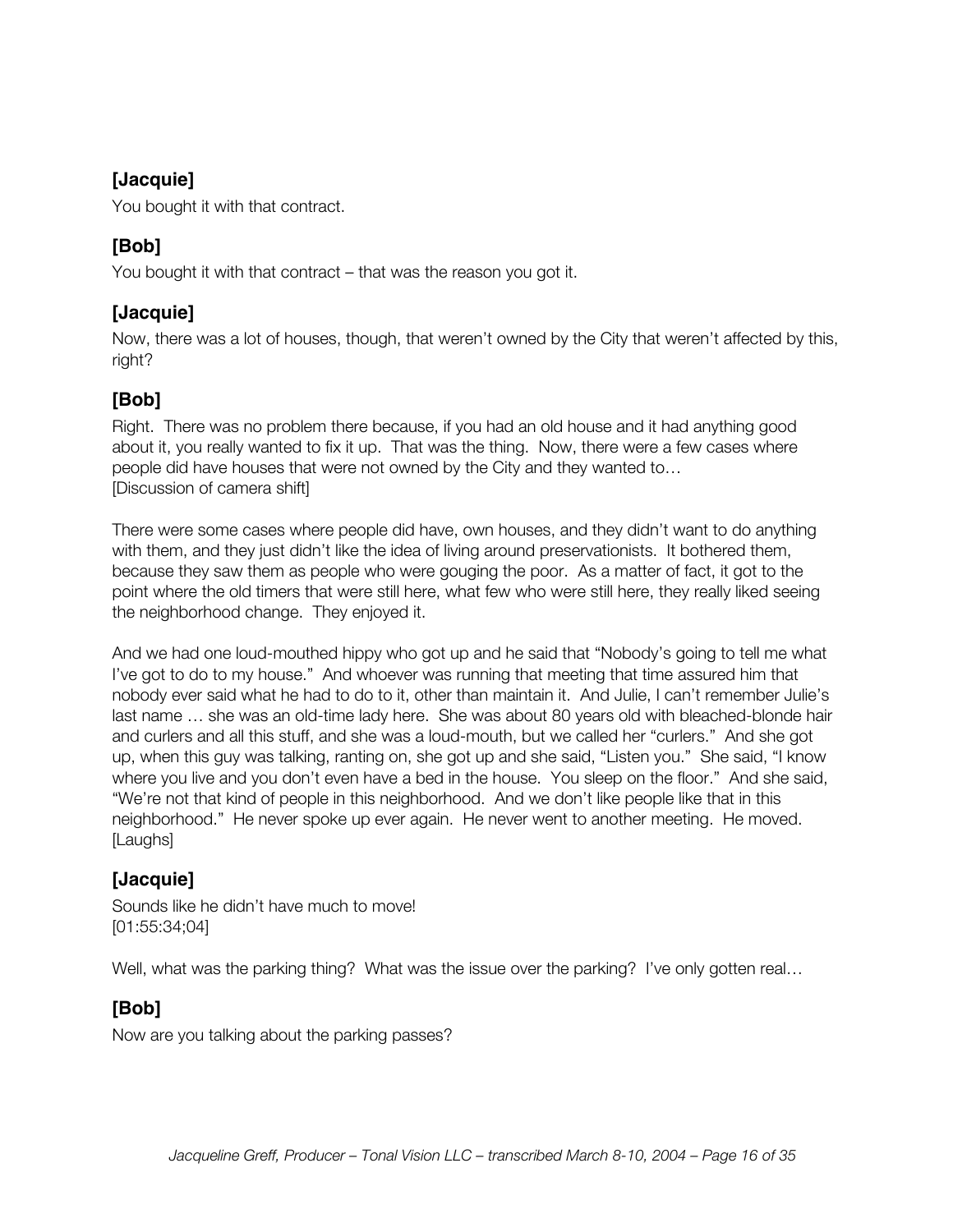Yeah, I know Bob Keith worked on the parking issue. What I understand, I guess is, that people who came in and were fixing up these houses, they also tended to have 1 or 2 cars and sometimes there was parking problems, and the people who were down here before, maybe they didn't even own cars… Or something like that. But it sounds like parking was just something that tore the community apart.

### **[Bob]**

Well, parking has always been a big, major problem in Fells Point, since almost the beginning. Parking your car … where do you put it? And so, when the City came along and offered residential parking, each homeowner was entitled to one parking space on a street, not assigned, but they were entitled to park on the street with their permit and they were given another permit that they could keep in their house in case a guest came and the guest could use that parking permit. I've never known that to get out of hand….

### **[Jacquie]**

OK. Maybe some people felt it more than others. [01:57:07;23]

Let's go back… "Unique aspects of Fells Point architecture…"

### **[Bob]**

Well, the unique things about Fells Point buildings … are things that were caused because of Fells Point's location … on the water.

There are no alleys behind any of the houses in Fells Point all the way up almost to Eastern Avenue, there are no alleys behind houses. Along Broadway now, there are, there are alleys behind the buildings, but on the cross-streets, they didn't have alleys. And so you had to have means to get to the back of your house, if you had a cow or a horse or whatever. And so, houses had tunnels or alleyways, whatever you want to call them, squeeze guts… it's a rounded-arch walkway that goes to the back of your property. And that was one thing that was noticeable about Baltimore houses down here.

### **[Jacquie]**

Now was that related to what you said before, that this was the Fell family farm, I mean there was active farming going on when a lot of these people were …. You mentioned cows and horses and things…

### **[Bob]**

Well, people did have cows and horses. But they kept it in their back yard, if they had a cow. Not many people had cows because you could buy milk from somebody who had a cow. A cow would supply, oh, several families.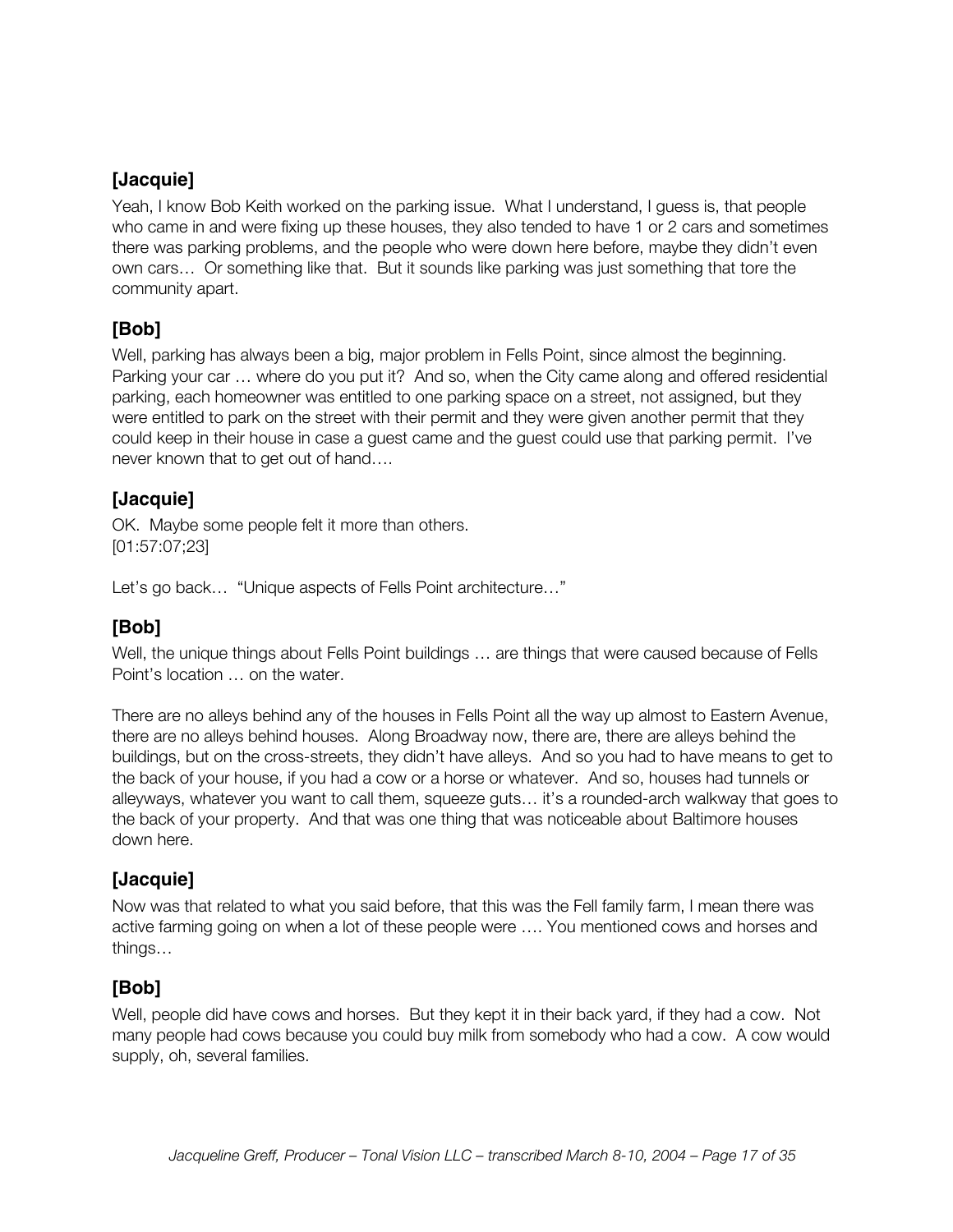And chickens, everybody had chickens. And the chickens ran around in the street. I've got a photograph of the Captain Steel House down on Fell Street with all chickens out in the street roaming around a box car, standing there all alone.

And most people used horses from a livery stable, but some people had a mule or a horse. And they'd have to take it in their back yard.

The back yards were horrendous. They were like mud pits full of cow dung, chicken dung, horse dung, whatever…

#### **[Jacquie]**

What time period was this?

#### **[Bob]**

I'm talking about 1800, 1810… This is an early time in Fells Point. No facilities.

Sewage didn't come along until in the 1940's, when they forced people to abandon their out-houses and put a toilet on the inside of their house. That was the 1940's.

### **[Jacquie]**

Wow!

### **[Bob]**

Is that pretty sad?

#### **[Jacquie]**

Yeah. Do you know where the term "sally port" came from? Everybody talks about these walkways to the back of house and they use the word "sally port"?

#### **[Bob]**

I have no idea. I've heard it, I've heard the term, and I know that in Liverpool sometimes they call them "sally ports."

### **[Jacquie]**

So maybe it's a British thing or something. I've heard some explanations but I thought maybe you've…

### **[Bob]**

An old sailor came down here and he called it the "squeeze gut." That's what he called it, a "squeeze gut" to get through, you gotta… [Laughs.]

### **[Jacquie]**

This was a big sailor.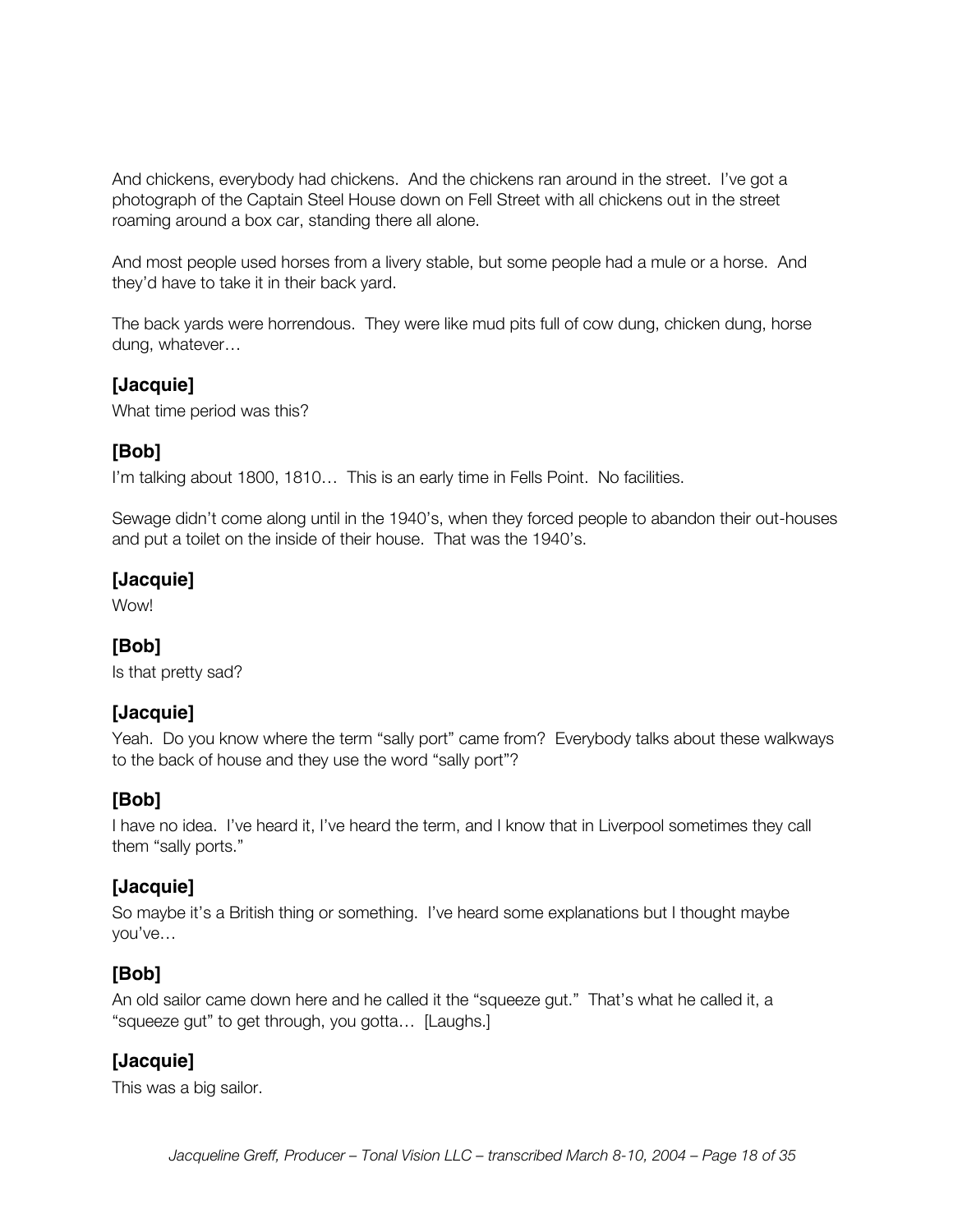Yeah, some big ol' fat sailor, maybe.

### **[Jacquie]**

'Cause ours is 24 inches wide. You wouldn't get much of a cow to go through that.

# **[Bob]**

Well, a cow or horse could go through that… It would rub, but it could get through there.

# **[Bob]**

The widest one that we've seen is on the Waterfront Hotel down on Thames Street. It's just about 34 inches wide. Most of them are down to 24 to 28 inches. But the one at the Waterfront's 34 inches wide.

[02:01:34;14]

### **[Jacquie]**

Now, when you've talked before, you've talked about some houses that were owned by ship's captains and things, and these seemed to be really big houses and then it sounds like a lot of Fells Point was poorer.

### **[Bob]**

Well there were different levels of houses in Fells Point.

Starting with the minimum house, which would be something probably 12 feet by 12 feet... 12 feet wide because that's the width of the lot. And if you had 2 houses 12 feet wide, side by side, or if you had 3 houses, one of them had to take off space for an alleyway, so one of them would lose a foot on each side of their property so they could have a 2-foot alleyway going through to get back to the back of the houses. But those houses usually had 1 room on the first floor, a room in the basement with a fireplace, and a little tiny peaked room up in the attic. That would be about it.

And then that house evolved into a 2-story house, with another room above it, 1 room deep. And there's still a number of those around in Fells Point. They're mostly brick now. There are a few wooden ones like that. And then, that house became 2 rooms deep.

And then, some of those 2-room deep, 2 1/2 story houses side by side and the owner usually was someone with a little more money than others, usually a ship captain. And what he would do is build one house, and build an adjacent one, and then offer it up for sale or rent it. And one house was usually a little more elaborate than the other.

And the best example that you can see out lookin' on the street today is across the street from Bertha's, Jennifer Etheridge. And she has a pair of them. And that's a good example. And both houses have been messed up on the inside architecturally over the years. Jennifer, her house has been put back somewhat alike, and so has the other one. But in the beginning, before anything was done to those houses, when I first saw them in the '60's, when the old tenants were there, Jennifer's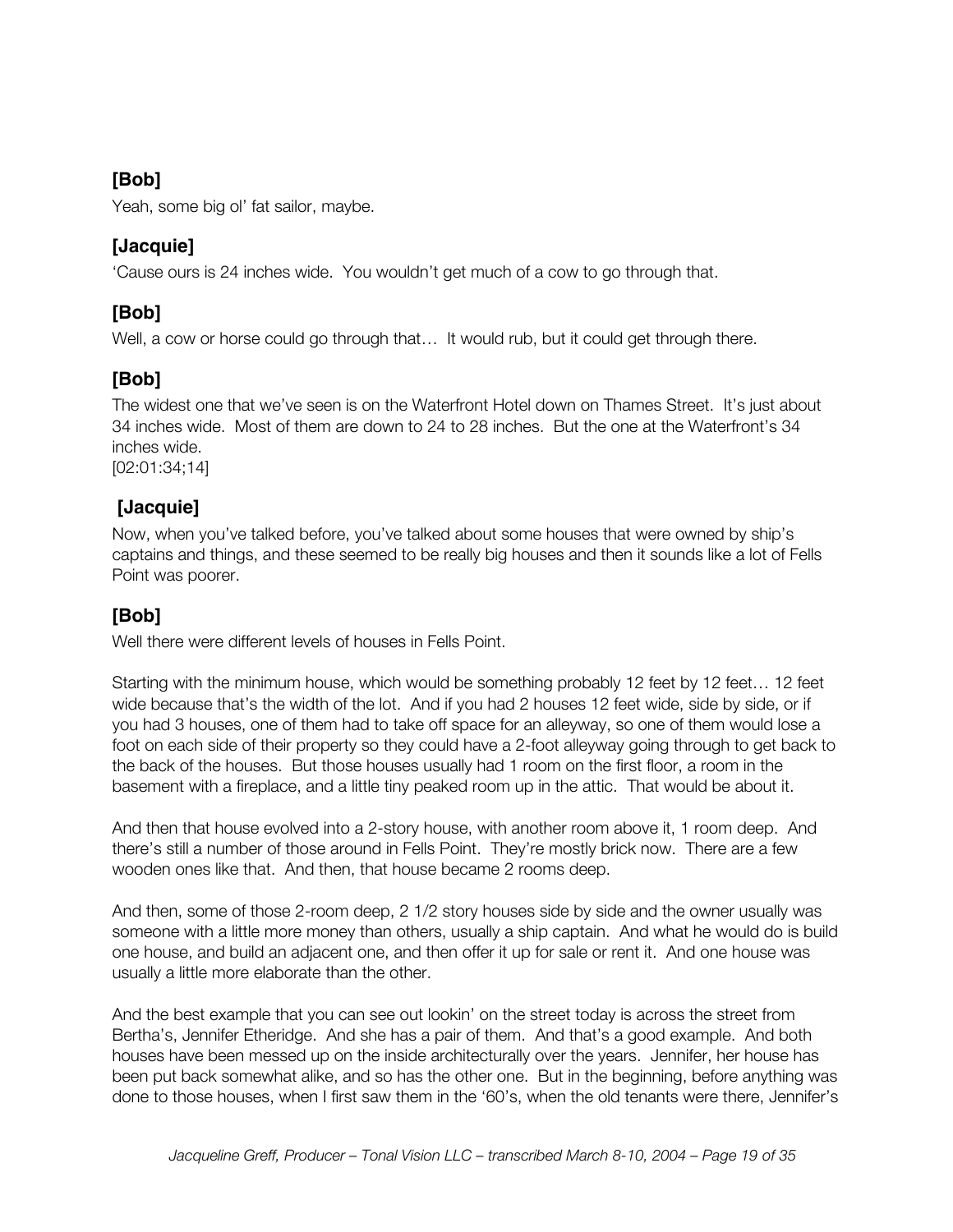house had more elaborate mantle pieces and more interesting woodwork on the first floor than the house next door. So I would assume that Jennifer's was the house that was built by the original owner, and then he disposed of the other one. [02:05:08;07]

 **[Jacquie]**

Now it looked like, from what I've seen, that a lot of these houses were owned by these Polish immigrants… I was just surprised that someone coming in could actually afford brick houses like that. How did they do that?

### **[Bob]**

Now, when you talk about the Polish immigrants, they're almost the last wave.

Because the first were the Germans and the Jews. And if you look at an early directory of Fells Point, say 1810, you'll see Bond Street is loaded with German names. And German butchers. And then, Jewish names take over, and then Broadway becomes very Jewish. And then, it went on through… there was one wave, I guess one of the last, the Lithuanians probably came right after World War II, maybe that was it, but they weren't here long.

But when the people came… In the instance of the Polish people, when they came, they into the neighborhood to get rooms to live in. And first, people would, if they had an extra room they'd rent it. But if they didn't, they'd rent them their attic. They lived in the attic. And then the next thing you know, they tore the attic off and they built an extra floor up there. And because, when they built it on up they didn't match, the brick bond didn't match, they put running bond brick up there, and then they put Victorian cornices on it because this was Victorian times. So you have that with an  $18<sup>th</sup>$ Century first floor and a Victorian top floor. But… that was pretty common.

And then, these people, they worked … hard workers. All the immigrants were hard workers. And there was lots of work, because there were the canneries. And the boats would come up from the Eastern shore and bring all the produce up. And they'd ring a bell over there. And the ladies would get their aprons and their knives together, and they'd go down to the cannery. And if they had a couple of little kids they couldn't leave at home, they'd take them and they'd have knives for the kids. 'Cause the kids could sit there and peel the stuff, too.

And these people worked, and they saved and worked. I mean they saved money. It didn't cost all that much money to buy a house. You could buy houses in Fells Point for several hundred dollars. So, it became a pretty easy thing for people to buy these houses. It wasn't like it was up town, or some place where houses were a grand price.

But, then houses, some houses started to get wider. If you were a sea captain, and you had good money, income, or you owned a ship or if you were one of the people who owned a ship and you had a Letter of Marque that allowed you to rob the British at sea... And you bring that ship in and you auction off all the stuff that's on that ship, and you pay off the people who own the ship their share, and then you take your share… They made lots of money doing that. Not only in Baltimore, they did that in Boston as well, Salem, Massachusetts. They had people doing the same thing.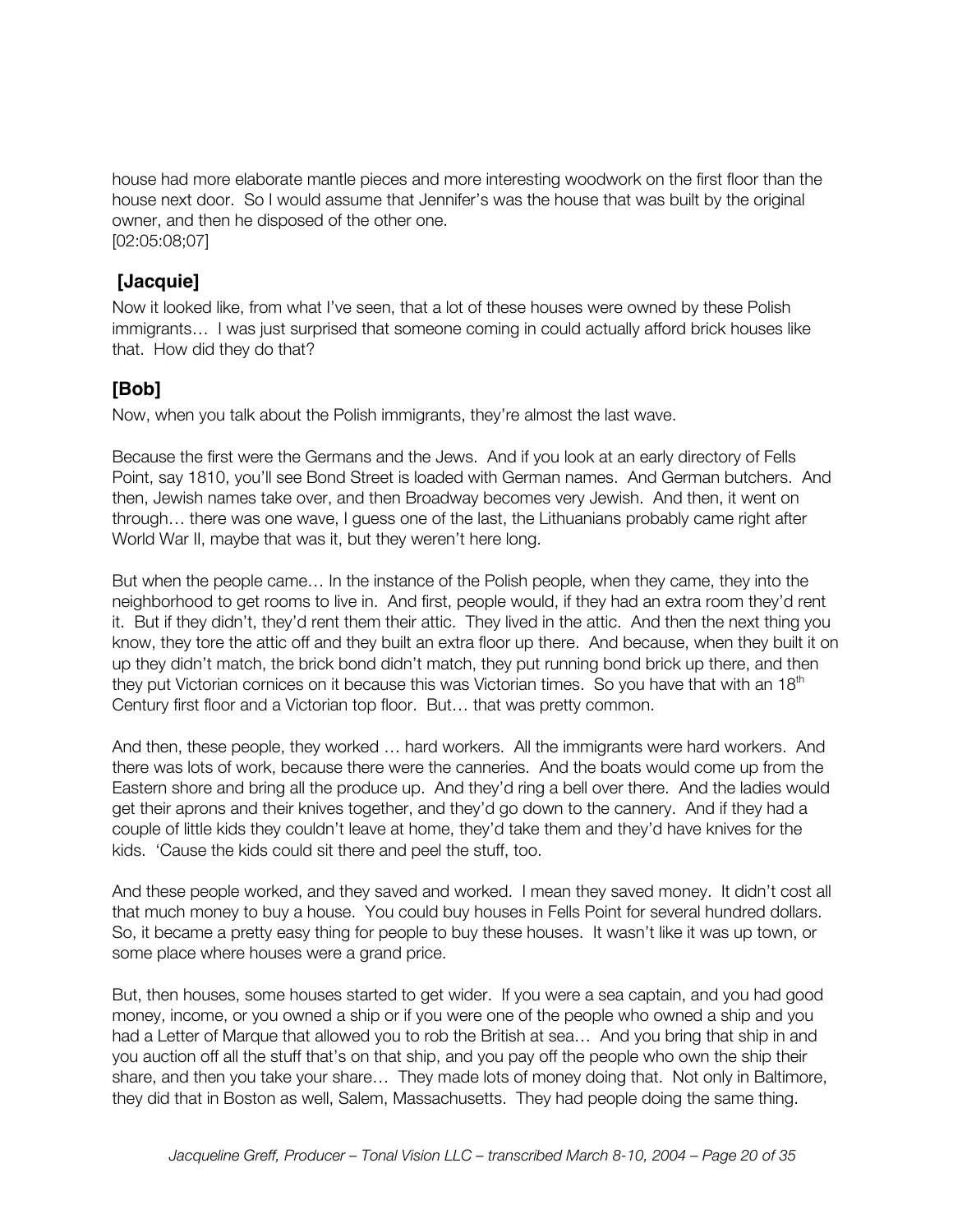But those houses are wider. And when you go in there, you go in the front door, it's on one side, and there's an entrance hall with a stairway that goes up… And then there are 2 rooms on the side, with a living room and a maybe a dining room or a back parlor. And then, a kitchen on the back or in the basement. And those houses are usually anywhere from 21 to 28 feet wide. And so that's a whole different category of house. And so, what they did, those houses, they kept the 1<sup>st</sup> floor front room upstairs one big room… because they were pretentious. And they called it a drawing room. That was about the extent of… Then some of those houses were not only 2 1/2 stories high, some of those houses were 3 stories high.

### **[Jacquie]**

Well, that 1732 Thames Street, that house that Lu Fisher donated to the Preservation Society they're looking at restoring, that's got a  $4<sup>th</sup>$  floor on it.

# **[Bob]**

Well, that's a half story, that's 3 1/2.

And the Waterfront Hotel was a 3 1/2 story. And in 1910 when they were tearing down the Recreation Pier, tearing down the property to build the Recreation Pier, they photographed the Waterfront Hotel with its roof still on. It still had a  $4<sup>th</sup>$  floor up there, an attic floor.

And the Captain Steel House has the same. Herb Zintak's house on Ann Street has lost its top floor, but it was a wide one with a top floor. The Captain Winning House on Bond Street, it still has its top floor. There were a number of houses that were 3 1/2 story high. [02:11:26;02]

### **[Jacquie]**

Now, you talk about these houses and you said Captain Winning house and this and that, and I've heard Roland Reed's house referred to as The Roland Reed House … what determined whose name stuck on the house?

### **[Bob]**

The person who built it.

### **[Jacquie]**

But the Roland Reed house, that wasn't built by Roland Reed, was it?

### **[Bob]**

No. [Laughs] How did you hear it called the Roland Reed house? Because Roland Reed lived there?

### **[Jacquie]**

No, Ellen called it the Roland Reed House.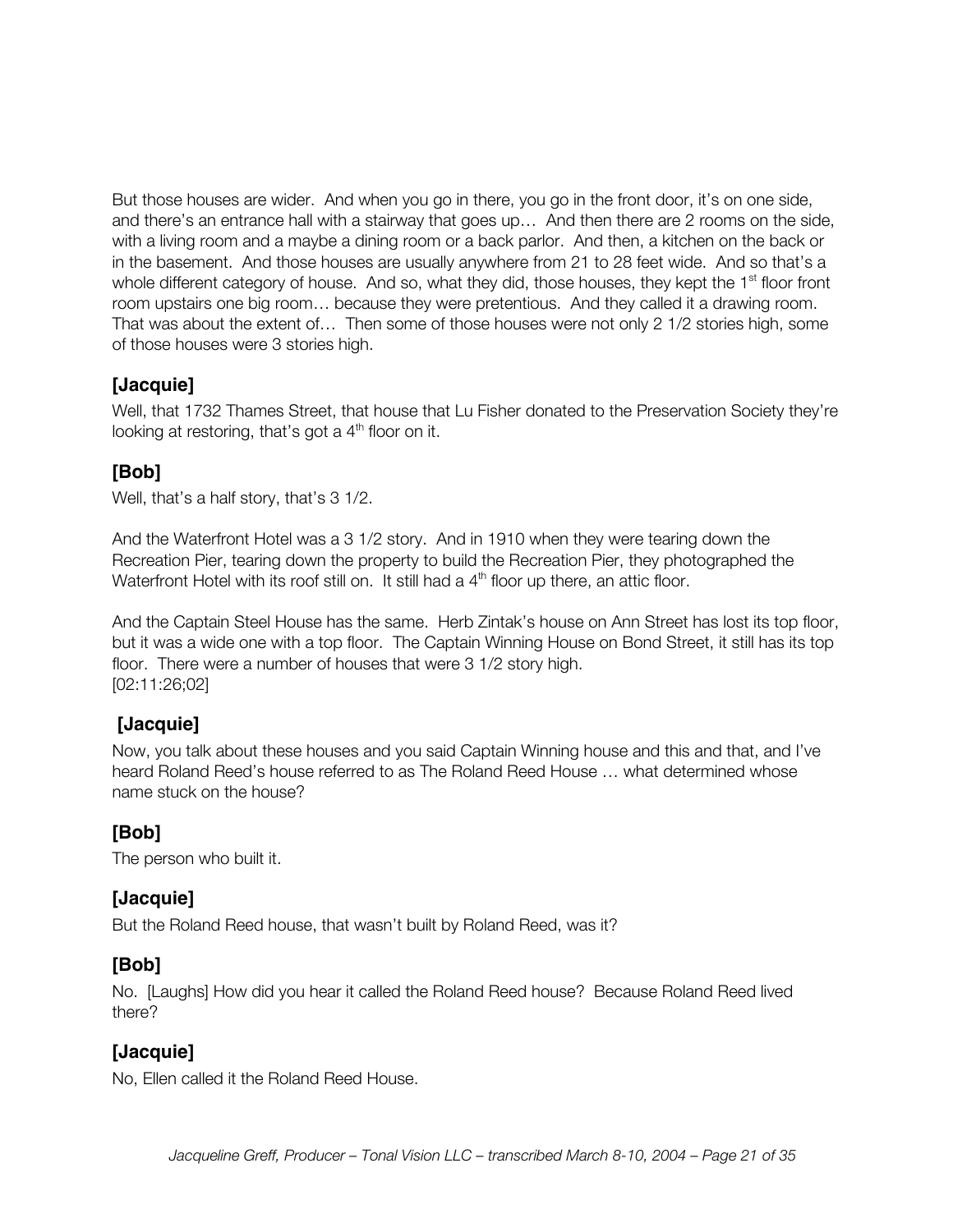Because Roland Reed lived there.

Well that house that you called Roland Reed house, that was built by somebody named Devero first. He was there early, before 1790, and he may have built the back building, we don't know, but his name is on the deed. And the back building is an old, old building. Then **Baptis Mesick**, who was a sea captain, he bought it and he lived in it in 1800 and around that time. And then he sold it to William Furlong, who moved … he'd had a lot of kids in a little house on Shakespeare Street, Arnold Capute's house, he had a whole house full of kids, so he moved over and he took Batis Mesick's house and they were there for a long time, the Furlongs.

# **[Jacquie]**

And that house was... I don't know if I've got this on tape, this is one of the reasons I'm asking you, the water came right up to the front of the house at one point… And somebody was saying that at one point, when the Harbor was dug out that that was used as fill, and a lot of Fells Point was built up that way….

# **[Bob]**

No.

Aliceanna Street stopped essentially at a roll in the ground, there was a hill that went up there. If you could look at it, before any houses were built, there was like a little hill maybe 10 feet high, like a ridge that ran up to about just beyond Eastern Avenue. When those houses, that Roland's house, there are 3 houses together. 2 of them have garages underneath, then there's Pearl's Bar on the corner. Well, the houses on Wolfe Street there were built at regular ground level. But then where this rise was, these houses, the next 3 houses, had to be built up on the rise. And then when the street was cut through, they left the front doors up there, and so they just put garages under 2.

And in Roland's building in the back, the back house is 5 bays …. [brief end of tape discussion]

The back building was 5 bays wide. And centered with a door in the middle, and a dormer window on the top over all that. And it's laid in Flemish bond, which is a front thing, you don't put that on the side of a house or a back of the house. And so, that may have been the first building there. And then when Captain Mesick lived there, that front building that's on Aliceanna Street, that has a Flemish bond front on it. So that probably was built after the back building. [Cut for new tape. 02:15:33;29]

# **[Bob]**

I have here, when the Fell mansion was sold.

It was sold in 1793 on August  $2^{nd}$ , 1793. And this is a very clear description of what was there, because there are back lots that go all the way through to … Thames Street. One of them buts up against The Horse You Came In On, and the other 2 houses run on back. But, the houses that are on Shakespeare Street are the ones that have the foundations underneath of them for a much earlier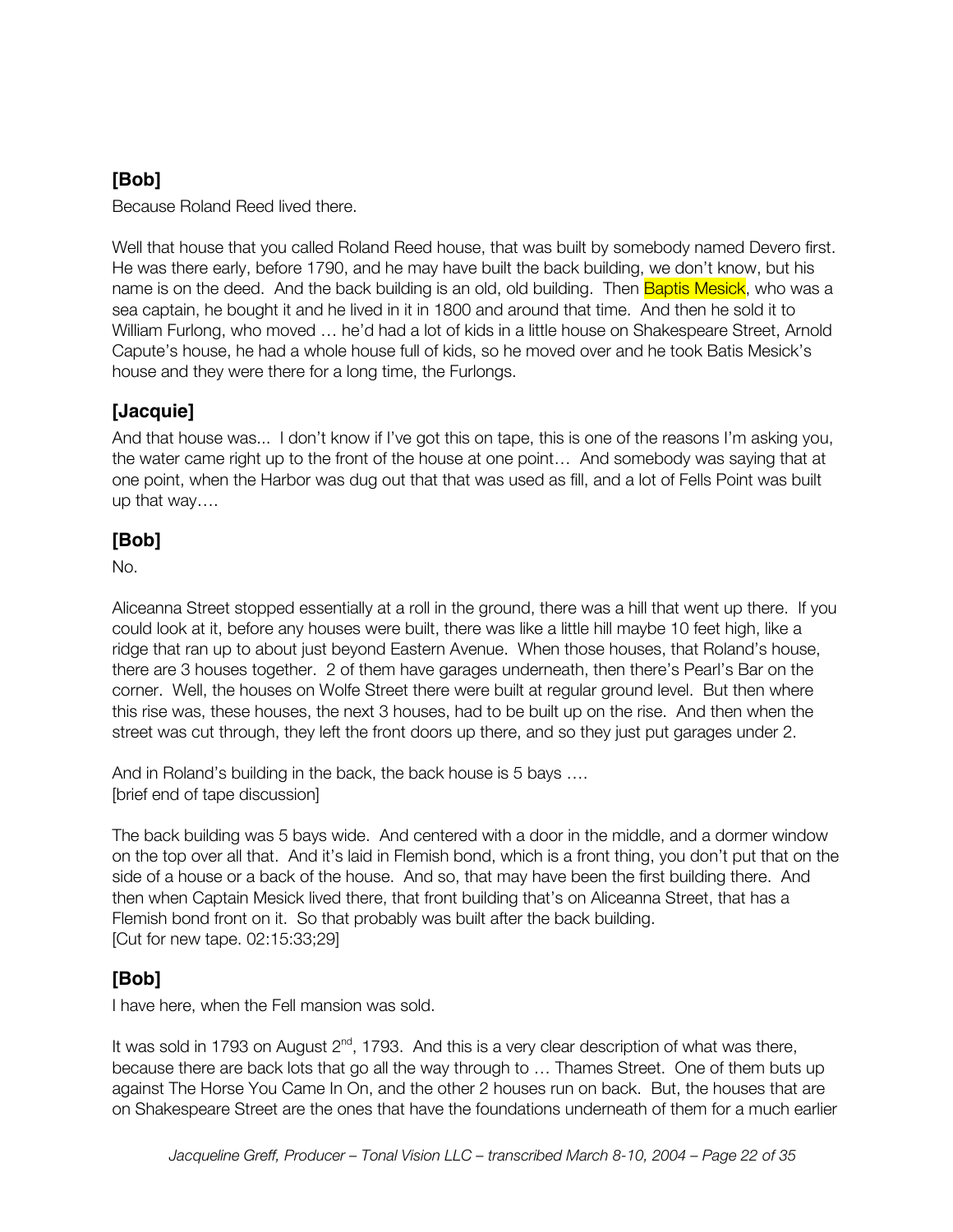house, and a bigger house. Because it would appear that the Fell House was 5 bays long, that would be a door and 2 windows, with fireplaces at either end. Because in the basement, there are supports for fireplaces that don't go anyplace, or don't support anything now.

### **[Jacquie]**

And you think that's Stelio's house is the one…

# **[Bob]**

Now wait a minute…

No, these are the 3… there's 1 little brick one and then 2 stucco ones. We know that they were part of an earlier building, those 3 houses. And then, where the pair of houses where Ed Kane lived and the one that would be between these, in that basement, of the first house of those 2, not Ed's but the one further East from Ed, we saw a matching support for a fireplace, so that down at this end and that end you would get about a 50-foot house. And then, Ed's building is all strange. Ed Kane's is all strange. It was probably some kind of a connector to the old house that William Fell had built. And so that was all strung out into one long building. And it's all for sale here as part of the mansion. And that would go on up, then, to the graveyard. That would be at the end of the house.

And across the road from it, is the kitchen building. It's a big building. It's a kitchen building for a large farm, because it's a large building and the whole first floor was one room and has an enormous fireplace that is about 8 feet wide and … I can stand up in the opening. And it has the ash pit in the back and what-not. And the base for all that oven is in the house next door, going East again.

So, it was a collection of farm buildings around the mansion, if you can picture that.

# **[Jacquie]**

And the mansion was sold as a single unit?

# **[Bob]**

No. They split it all up. They're splitting it up, and they're selling it off. But it is all part of the mansion, originally.

# **[Jacquie]**

Why is there disagreement as to where it was then?

### **[Bob]**

Because people… there was a big house down on Thames Street, a big very elaborate house for years and years, and after this was all gone…

One of the descriptions was entering the Fell Mansion, you entered from an entrance on Lancaster Street. And if you took Bethel Street as an entrance, and took it back to the house, that would be a road going in. And if you came Bond Street from Baltimore, go around the Harbor, come down Bond Street, and then get to where Lancaster Street cuts in, you would go in there, it would be a dirt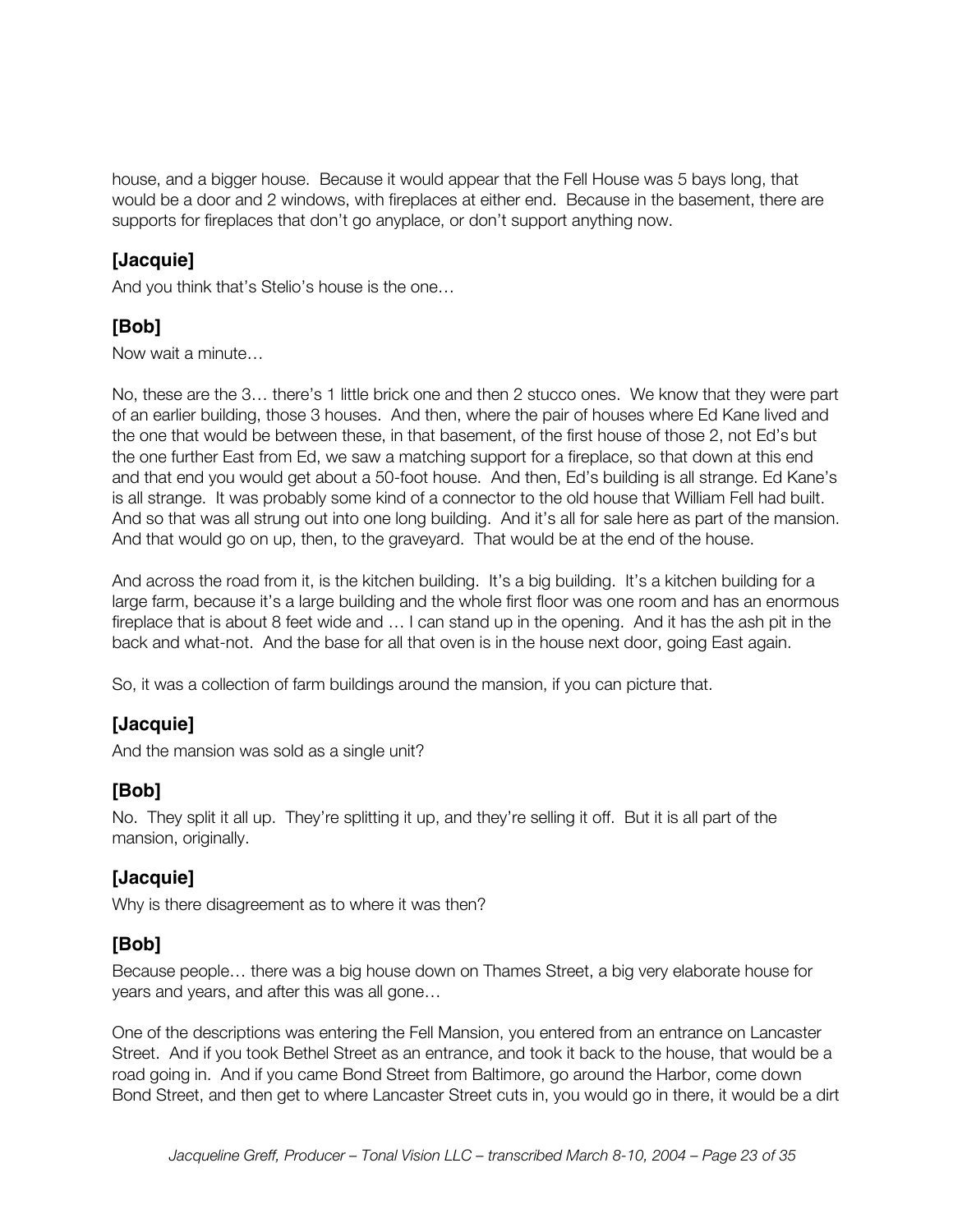road, and you'd cut down in the dirt road to the front of the house. It's all logical to see the way it works.

But we have no idea what other buildings were on that property, but it's possible that there were some others that they built. Over on Lancaster Street, behind Jimmy's, there's a house on Lancaster Street, just an ordinary Victorian House, but it's got on the back of it, it's got a little oneroom building, that's now 2 stories. But the first floor is all laid in English bond, which is a very early bonding of brick.

And PJ's across the street from Jimmy's on the North side, his building was some kind of very early building laid in English bond. And English bond's a very strange bond to build above ground with. So that could have been some kind of early farm building as well, for the Fell house.

But the mansion is definitely here because this is a local ad of that day, 1793, and here they are selling off "all that property on Fells Point consisting of the lots on which is erected Fells Mansion House and sundry other buildings as hereinafter described, divided for the convenience of the purchaser as follows…" So I just wanted to get that straight.

And down on Thames Street, this big building that I mentioned down there, after everything was gone, people used to say the most elaborate house in Fells Point and it probably belonged to William Fell. And then later people said William Fell, it was William Fell's property. And there's no reason to believe that it's William Fell's property. As a matter of fact, the house…

### **[Jacquie]**

Which building are you talking about?

### **[Bob]**

It's gone. But there are photographs of it. And you'll see it standing there, and it's got a sign painted on the front, some kind of machinery company is in there and all that stuff. But, there was a guy from Belair named VanBeeber who had a big elaborate house on Thames Street, and that was probably the VanBeeber house.

[02:22:52;11]

### **[Jacquie]**

Do you know anything about Caroline Street? The impression I have is that there was a bunch of stuff on Caroline Street, maybe some black family houses that Billie Holliday sang in, and of course there was a lot of industrial area that is now considered brownfields… And it's been reclaimed and stuff… That's not probably your forte maybe…

### **[Bob]**

The thing about Caroline Street in my era the famous thing on Caroline Street was the counterfeiter. But there was a little building down there, it was pretty heavy industrial, because there was League Lumber and another one. League Lumber burned, and then another one burned, there were 2. EJ Codd, and then the counterfeiter's place, and a big bar, grungy…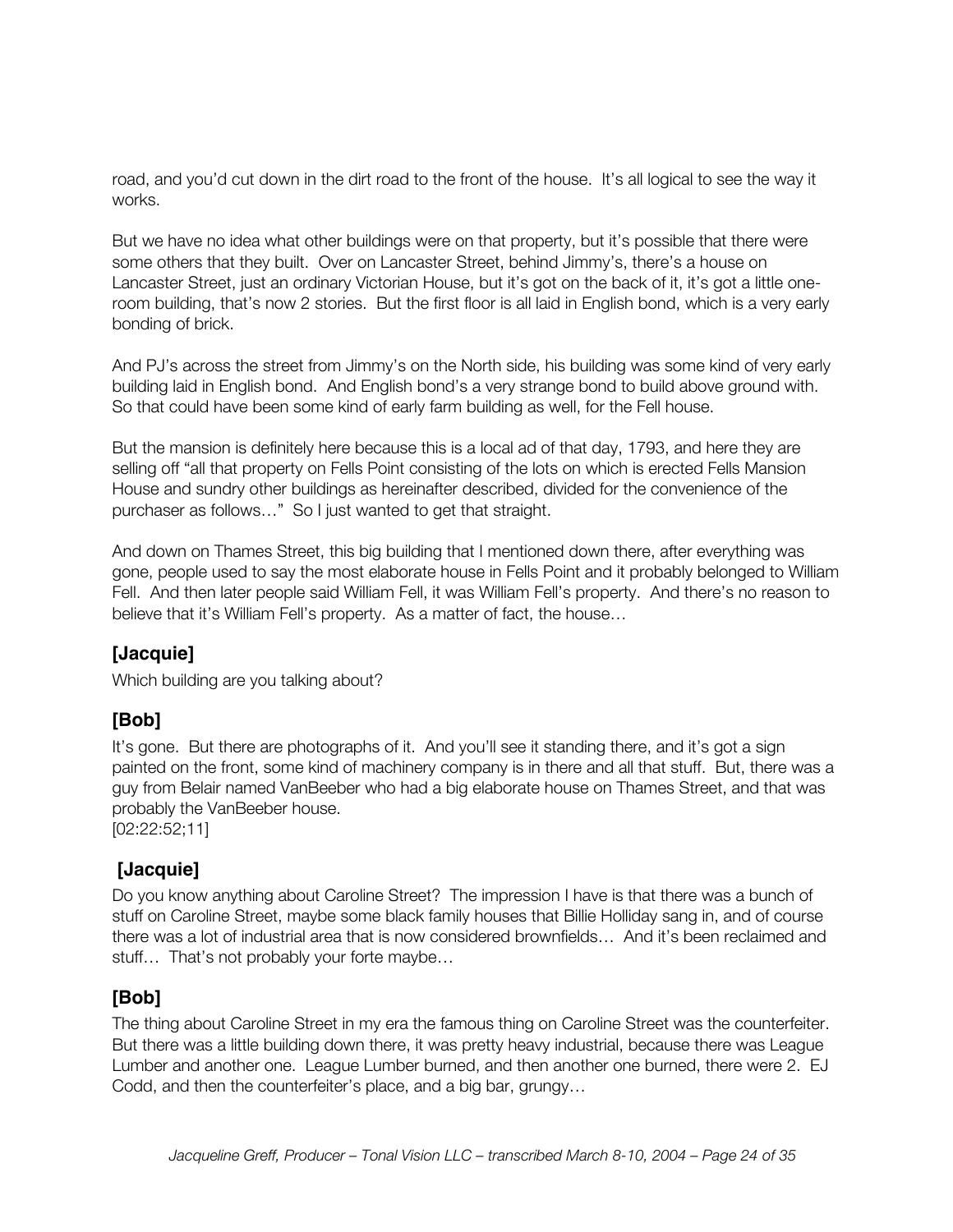Counterfeiter being … a counterfeiter?

# **[Bob]**

This man had assembled, on the  $2<sup>nd</sup>$  floor of a building down there, a huge printing press. And he printed money like crazy. They finally tracked it down, and when they did, they raided it. And when they raided this building, they couldn't get the press out of the building because it was too big. And they couldn't figure out how he got it in there. So they tore off the roof of the building and with a crane lifted the press up and brought it out.

### **[Jacquie]**

I heard a story that there was a house on one of the little side streets that the furniture on the  $2^{nd}$ floor goes from family to family because they can't get it out either.

### **[Bob]**

Well, a lot of times, you'll see, not so much in old Fells Point, because in old Fells Point the beds all came apart, but a lot of places after that when the beds were Victorian beds, just big headboards and all that stuff. And this is more over toward Canton and North of Fells Point, on the  $2<sup>nd</sup>$  floor, you'll see 1 window's wider than the other, on the 2<sup>nd</sup> floor, and that's the moving window. And that's called the moving window because you take that one out when you move, and everything goes up through that window, mattresses, box springs…

# **[Jacquie]**

That's what we had to do with our house. The windows are the same size, but a lot of the stuff on the  $2^{nd}$  and  $3^{rd}$  floor has to come in the front window.

# **[Bob]**

Well, that was a common thing up there. [02:25:42;17]

# **[Jacquie]**

Now, you've worked a lot with people that are restoring buildings, and you've seen buildings that are restored nicely, and some that aren't. And you probably have some strong feelings about that. If you had a message for a new homeowner coming in that is buying a building that's pretty old, as to what they should think about or what they should do with it…

# **[Bob]**

Well, if somebody buys a house in Fells Point and they want to restore it, I'd advise them first to check with somebody at the Preservation Society to get what organizations you get the best tax credits from, before you do anything. Because, almost all the tax credits only apply if you apply before you mess it up. Because if you go ahead and mess it up, then you're not very likely to get a tax credit. But the tax credit can be a big asset to you. But, I think I would do that first.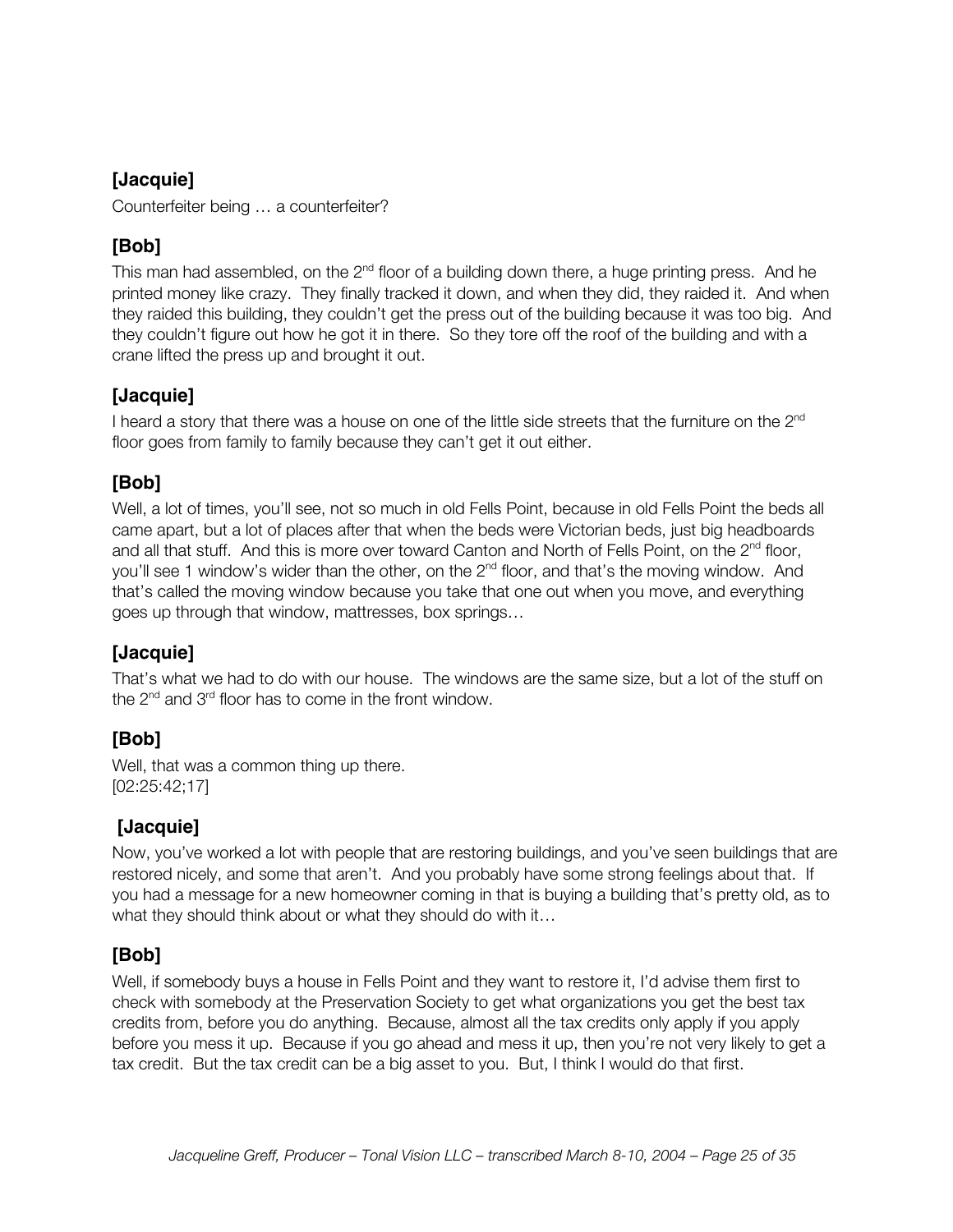Then I'd tell them to seek advice, either from Maryland Historical Trust or from Baltimore City CHAP, to find out what about the house is significant. If it's got good woodwork in it, or if it has certain features inside that should be retained, things like that…

### **[Jacquie]**

Now does these organizations have information about the individual houses, or should the homeowner bring them in to look at the house?

### **[Bob]**

The homeowner should bring them there to see the house. Right.

Not take the word of their contractor, because the contractor's going to tell you he knows it all. But if the contractor goes in and messes up the house, you don't get a tax credit. And I don't know of many contractors who really know what they're talking about. So, I'd advise them to seek advice before they tear it up.

And Maryland Historical Trust is very good about all that. And, the Preservation Society can generally find somebody qualified to go and look at your house and certify it, tell you what you should keep and what you should not mess up.

### **[Jacquie]**

Any other thoughts?

I know I've heard you comment, when you took us around to some of the places about … this window wouldn't have been like that, or different things….

# **[Bob]**

That's the problem. If you just go in, and you let a contractor do it for you, if he happens to have a window in his stock that he thinks he can foist off on you, he's going to do that. And that's why you want to really know what you're doing when you go in there, rather than have somebody come back later and say you've go the wrong window in there…. I'm trying to think…

# **[Jacquie]**

Now… is it important to restore these things to what they used to be like? And, if so, why in your mind is this true?

### **[Bob]**

Well... If you determine, if you buy a house in Fells Point, if you buy a house that is significant, it would be better, it would be more better, it would be more advantageous for the owner, if it has significant architecture, to restore it rather than mess it up. Because, in the long run, the value will go up, up and up. But if you mess it up and just make a muddle out of it, it's not going to accrue, other than the property value for how much the ground is worth.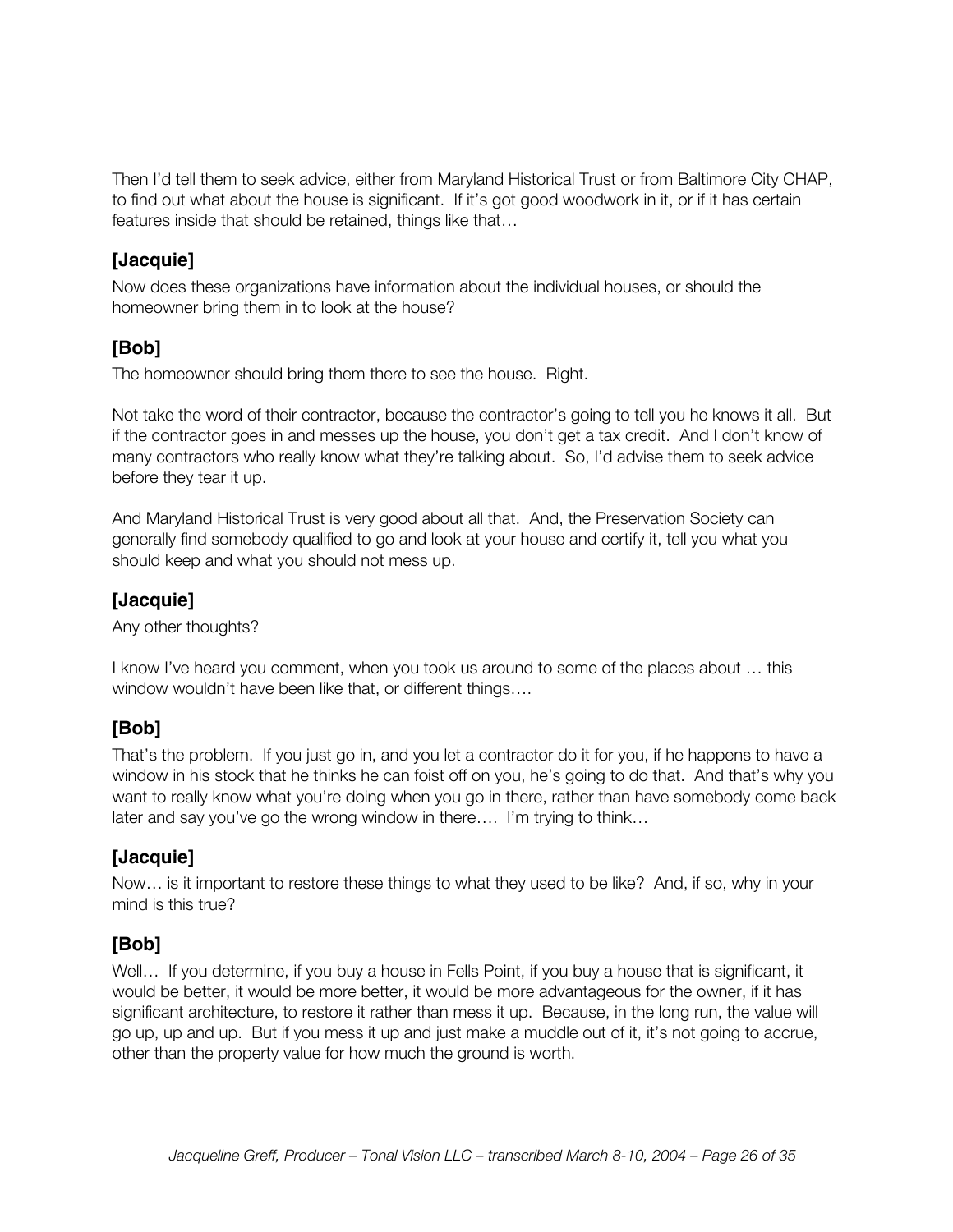There are certain things that you do to old houses when you restore them. You try to put the windows in that were the original windows, because a lot of times when you see an old house with like 1 over 1 windows, it looks like somebody's just staring at you blindly. It doesn't work just to do a little bit of this and a little bit of that. I'm rambling now because I don't know now to word what I want to say.

When you restore a house, it's usually because you like that style of house. Now, if you're not interested in that style of house and you just want a house, then you just get an architect and you do whatever you want to do to it. You make up your own thing.

But in the long run, if you're in an area of old houses,  $18<sup>th</sup>$  century houses like Fells Point is, and if you restore one, and do a good job on the restoration, make it so people who aren't knowledgeable can walk by and say, "Oh, my, look at that wonderful old house," you've got an asset for you. But if that's not your bent, then you just get an architect and do something else and you've got …

You don't have something that blends with the neighborhood. I don't know how to explain what I'm trying to get at…

### **[Jacquie]**

Do you want to talk a little bit more, or do you want to go on to something else?

### **[Bob]**

We'll go to something else.

### **[Jacquie]**

If you think of it, let's come back to it. [02:32:47;14]

One of the other things that I have here, and I don't know if you feel like talking about this or not, but I've got a list of buildings. And most of these are some of the bigger commercial buildings… And I know you've talked about the Roland Reed House… But are there any of these buildings that you feel you can talk about?

### **[Bob]**

Well, the London Coffee House is a tragedy.

### **[Jacquie]**

Tell me about that.

### **[Bob]**

The London Coffee House originally was built in 1771. And it operated as the London Coffee House up until 1805. And I saw this with my own eyes in the archives down in Annapolis. And the London Coffee House over the years, someone had built another floor onto the top of it. They tore the roof off and raised the walls up.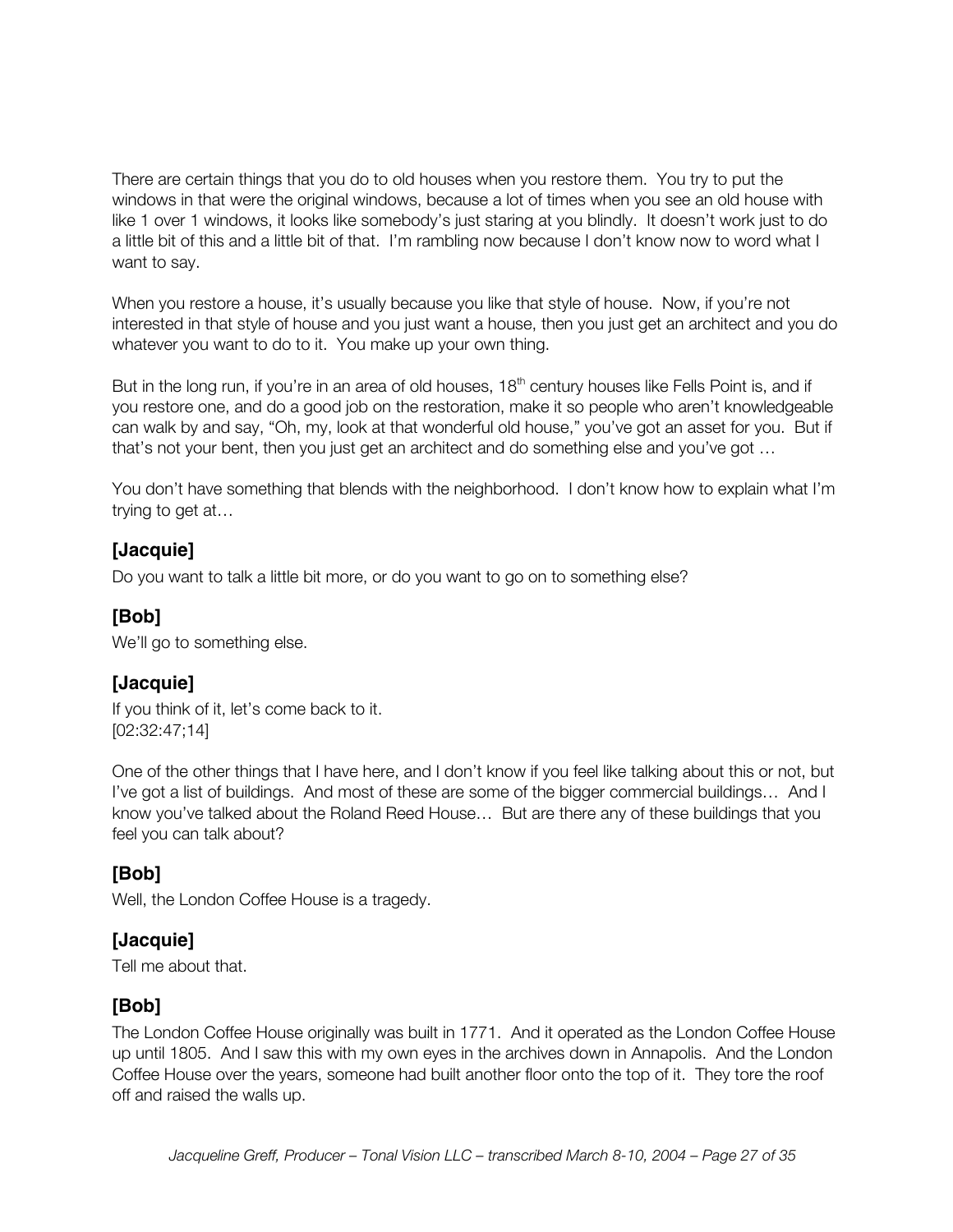Was it originally one story?

### **[Bob]**

No, it was 2 1/2.

### **[Jacquie]**

Oh, 2 1/2. It was one of those where the  $3<sup>rd</sup>$  floor was...

# **[Bob]**

Added. Right.

It was a significant establishment in Fells Point because a Coffee House was like… all kinds of business would be transacted there. And all the ship people, if they had goods that they were bringing in or if they knew of some shipment or whatever, it all, it centered out of the Coffee House. That was like the big hub-ub of the neighborhood.

And, here was the opportunity in Fells Point to restore this thing. And people said oh, you couldn't restore it because it had another floor. But the Long House was exactly the same way. The Long House had another floor on the top. And they went inside and they took the bricks off, matching the line where it comes down.

In the attic of all these houses, you can go up in the attic and you can see the line coming down where the roof's been raised, you can follow the bricks right down. And that's all you do is to remove that, and then look at the beams in the roof that's on the house, because frequently what they did, when they took the rafters out, they just sistered them together and used them for the roof. And they all have Roman numerals on them and what-not, and holes through where the pegs went in… You see all of that up in there.

But Struever, the people who did the restoration on this thing… It's not a restoration… The people who worked on that building, they didn't do anything. They just sent workmen in there and told them to make an apartment in there. And that's what they've done.

Terrible. Terrible. Should be shot. That's what Tony Norris said, "The building should be shot and saved."

### **[Jacquie]**

Yeah, I've heard criticism of how they did the brickwork, too, on the outside.

### **[Bob]**

Oh, it's terrible. Terrible.

# **[Jacquie]**

At least it's still there.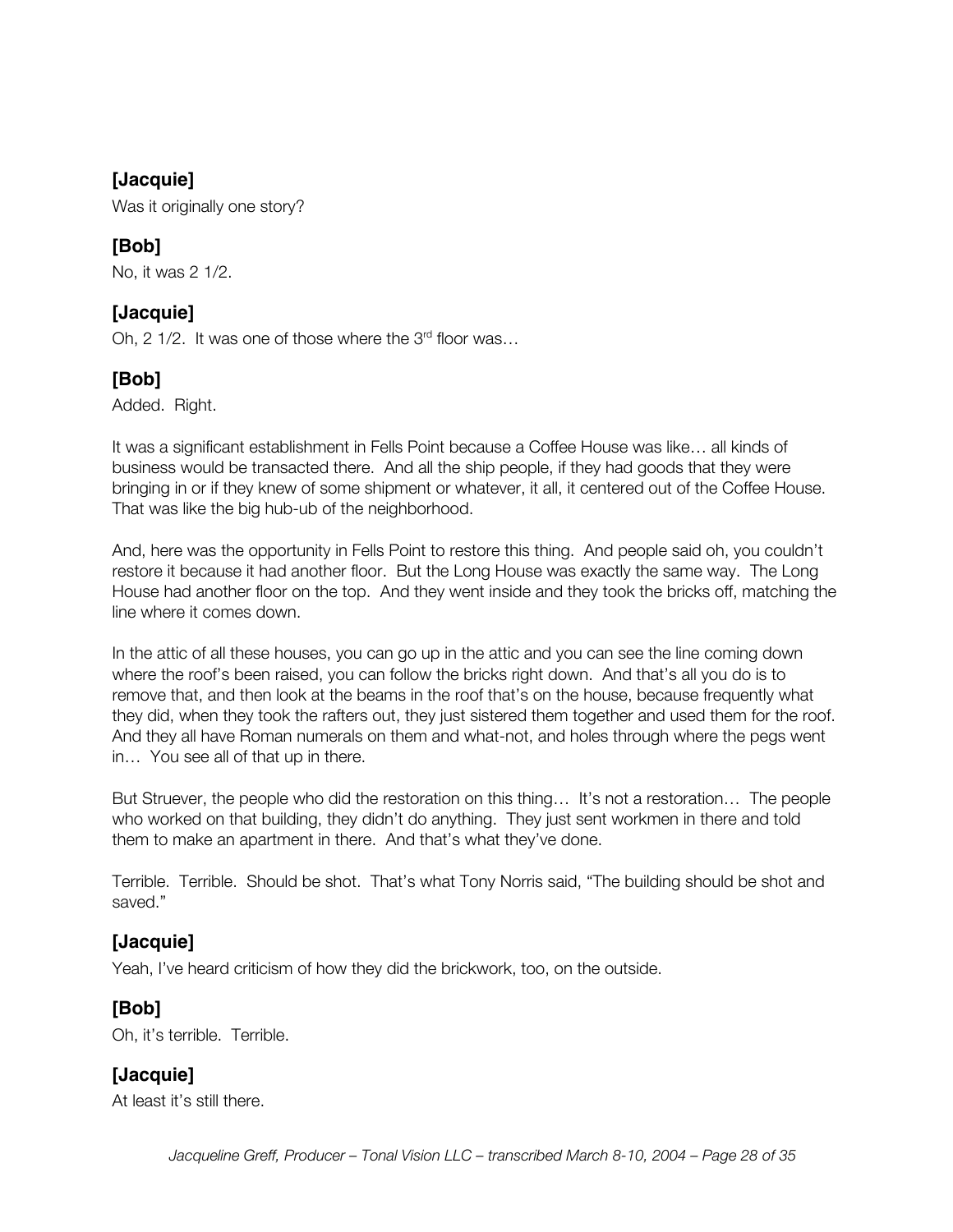For whatever that's worth. [Silence.] [02:36:33;22]

The Terminal Warehouse is gone. Bond Street Wharf has taken its place, that building called Bond Street Wharf. That's built where the old Terminal Warehouse was.

The Recreation Pier is a wonderful building. Have you been up inside?

### **[Jacquie]**

No, I've seen the shots of it. When they had that community meeting, I had a class. But Kraig got an assistant and they went up and videotaped a lot of that meeting.

### **[Bob]**

Well, there was a ballroom on the  $2^{nd}$  floor that was exquisite. And when I say it was exquisite, it was as nice as the ballroom in the top of the Belvedere Hotel, if you've ever been up in that one.

And, over the years, the one in the Recreation Pier, when it was a kid's recreation center, they put plywood all around the walls and put a basketball court in there.

### **[Jacquie]**

Where the ballroom was?

# **[Bob]**

In the ballroom. Now, they didn't really hurt the building that much, because that's all been ripped out and now there's all … sort of junky sets, were junky sets for Homicide. And that's pretty much ripped out now. It wouldn't take a lot to restore that ballroom back, because it's a magnificent height, just wonderful.

And the Preservation Society, to call attention to the building, we had the  $1<sup>st</sup>$  and  $2<sup>nd</sup>$  Harbor Ball there. Which, the Harbor Ball was an annual thing for a few years. And we had the Harbor Ball there. And it looked wonderful because at night… it was in June and with everybody with summer tuxes and the light inside, a pink and blue light and what-not, all the tables and everything, it just looked wonderful. It was a great setting. The Recreation Pier offered … it just lent itself to that whole magical kind of thing, because people who owned boats had their boats drawn up to the Recreation Pier. And they had dinner on their boats and they had guests come and join them. And others who lived in the neighborhood had guests come to their home. Then everybody went down to the Recreation Pier for the dance part. It was good. And the music sounded wonderful in there. That's what it should really have been back in that building.

### **[Jacquie]**

So the acoustics are nice in that ballroom?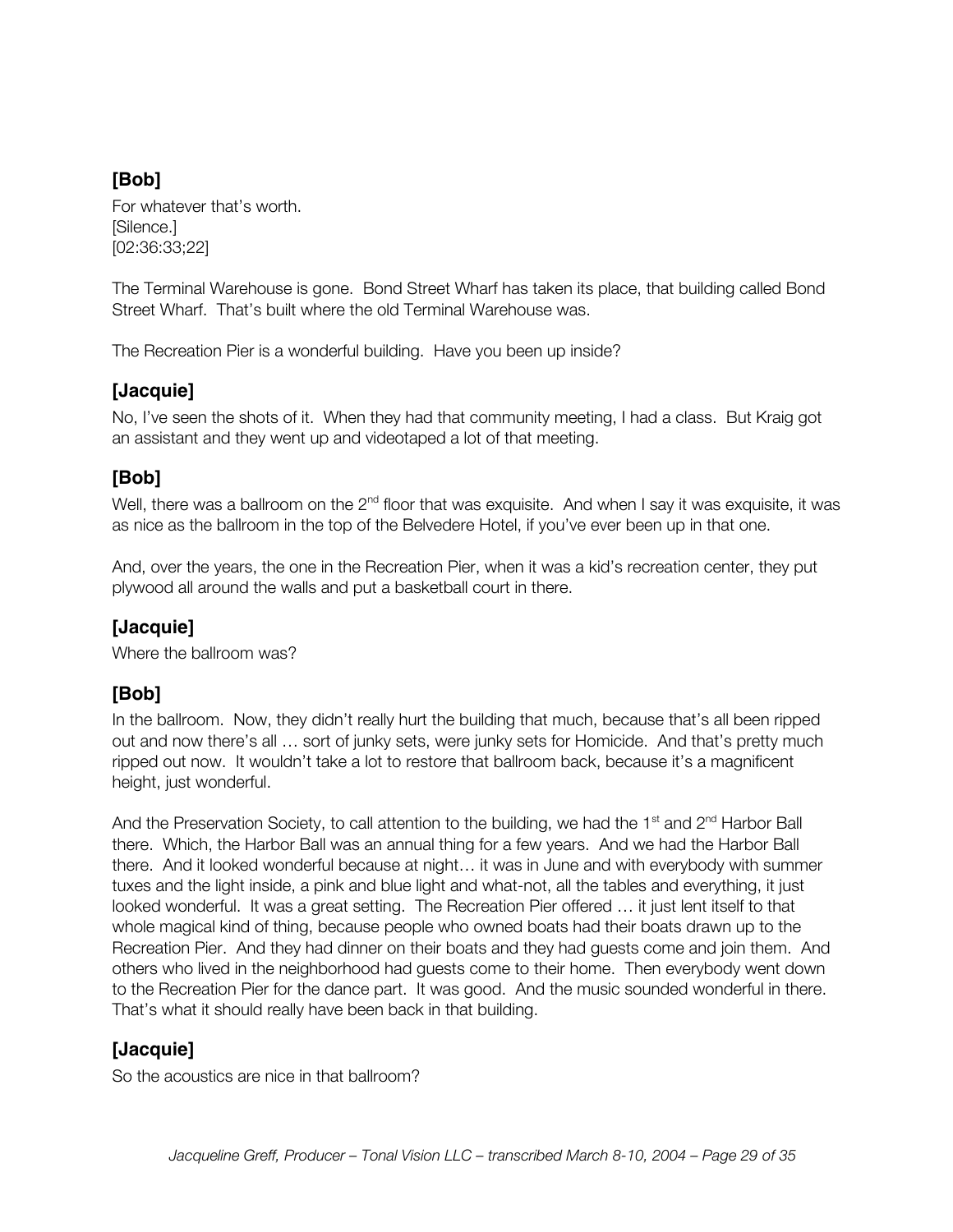Right. They're wonderful.

### **[Jacquie]**

Do you know why the City built that building to begin with?

# **[Bob]**

It was built as a Recreation Pier.

It was built to house several needs. First, it was built to house the tugboat companies downstairs on the 1<sup>st</sup> floor. And then, because it was such a poor neighborhood, it was built for the children to have a place to play. It had a playground on the back, on the deck out there that had sliding boards and merry-go-rounds and all that stuff on it. And then, they had dances every Saturday night for the neighborhood. They had a kitchen up there. And when the Polish people came, they would cook food up there and have suppers, and then the dance… And it went on like that, oh, all through my early days, that's what was going on up there.

### **[Jacquie]**

Was it mainly a commercial piece for the... I just had the impression that when it was built, Fells Point was a fairly poor neighborhood and it's amazing the City put that kind of resources into it.

### **[Bob]**

Well, the building had several things. It had a public bath in it.

There were public baths all around. There was one on Aliceanna Street still, in case you're water's ever turned off, you can go to Aliceanna Street and take a shower.

### **[Jacquie]**

Is that the Public Comfort Station?

### **[Bob]**

Yeah. They probably took the showers out now.

#### **[Jacquie]**

They lock it up at night, I guess, when the drunks really need it, too. [Bob laughs. Kraig returns. Small talk. 02:42:55;02]

### **[Jacquie]**

There apparently was some feeling, when like Belt's Wharf and Henderson's Wharf were put in… I guess, at some point they were going to be something and they turned them into condominiums… I guess that there was debate about what was appropriate there. And then some people have said that there was concern that the people that moved in there wouldn't really participate in the neighborhood because they would be…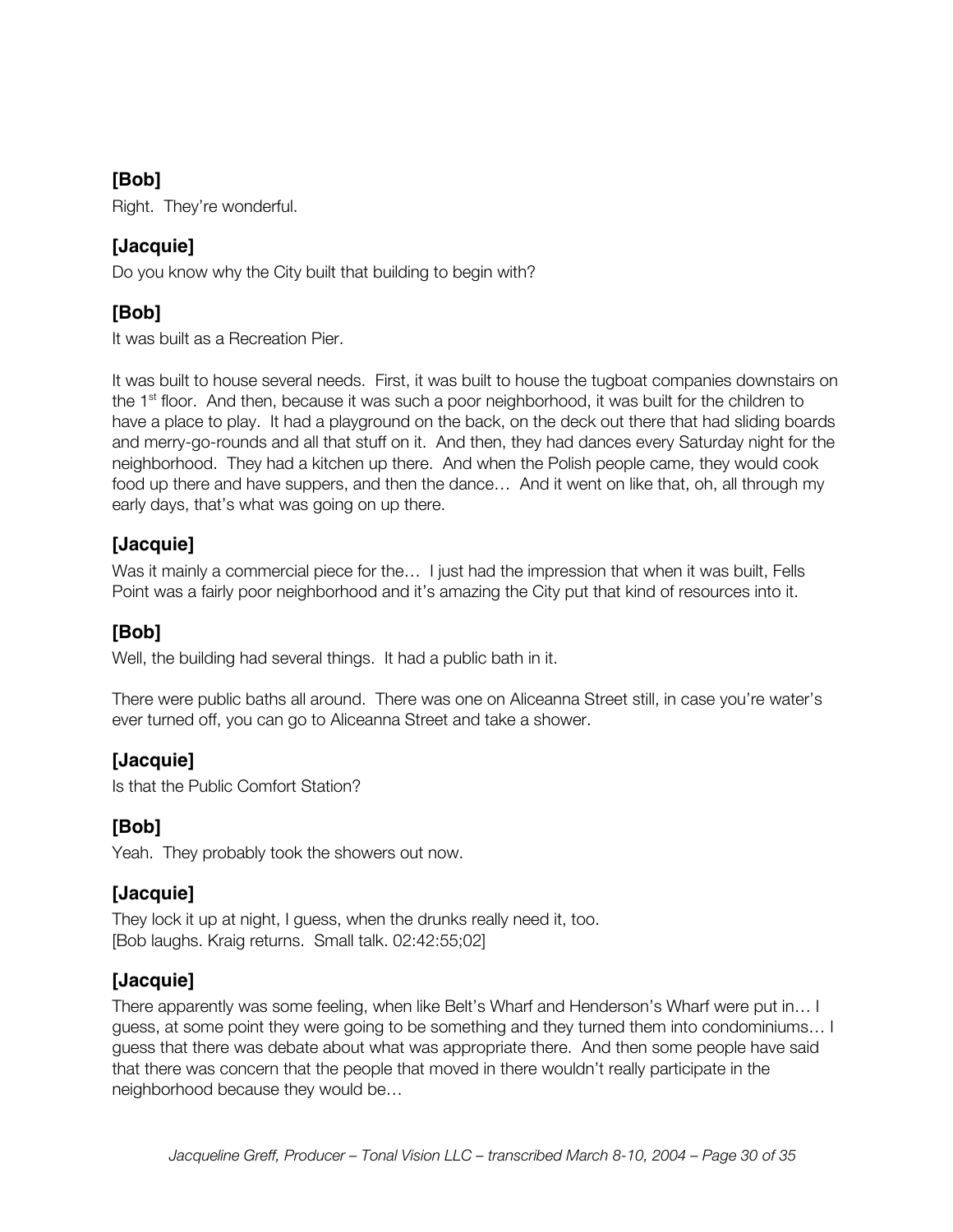That gets back to the bad publicity. There was a lot of bad publicity.

Do you know Ralph and Jennifer? They were not good publicists for the neighborhood. Ralph and Jennifer lived in one of Jennifer Etheridge's house. That was Ralph and Jennifer, they had one. But there were ... and Mary and her husband who was a priest at one point … all these different kids who came out of the '70's that had lived in the houses, they had the opportunity to buy the house at a cheap price, but they didn't buy it. And they were all disfunctionally dissatisfied… and I don't know…. It was a strange thing.

I never paid too much attention to it, but I was always a victim because they had a newspaper [laughs] and I was Mr. History [laughs harder]. They gave me this column that they wrote for me. It wasn't mine. They gave me this column and it said "Ask Mr. History." [Laughs]

# **[Jacquie]**

Now, did they write the answer for you?

### **[Bob]**

Oh, yeah, this was all their thing. [Discussion of Bob's plastic rats and PJ discussion. 02:46:01;25]

### **[Bob]**

Well there were all kinds of intrigues in Fells Point. I mean, if you wanted to get into them... But in my case, I'm not good at intrigue, and so I just stayed away from it.

### **[Jacquie]**

So, what do you mean by intrigue?

### **[Bob]**

Well... Neil and Joe.... They were 2 of the Catonsville 9. Did you know them?

### **[Jacquie]**

I've heard of the Catonsville 9, but I didn't know…

# **[Bob]**

Well, Neil Windroth<sup>1</sup> and ... I can't think of his friend's name. Anyway, they lived in Fells Point and they lived in an inexpensive house and they said they were forced to buy it. Nobody forced them to buy it. And they didn't pay much for it. They paid \$4,000 for it. So I don't feel sorry for anybody like that. And they went on about the poor people of Fells Point. And the poor people of Fells Point

 $1$  Can't find a record of him as one of the Catonsville Nine. According to one reference, the Catonsville Nine consisted of "Phil, Dan and Tom Lewis, along with their associates David Darst, Thomas Melville, Marjorie Melville, Mary Moylan, George Mische and John Hogan" Nonviolent Activist, Jan-Feb, 2002. Philip Berrigan, 1923-2002: Reinventing Resistance, One Break-in at a Time, http://www.warresisters.org/nva0103-5.htm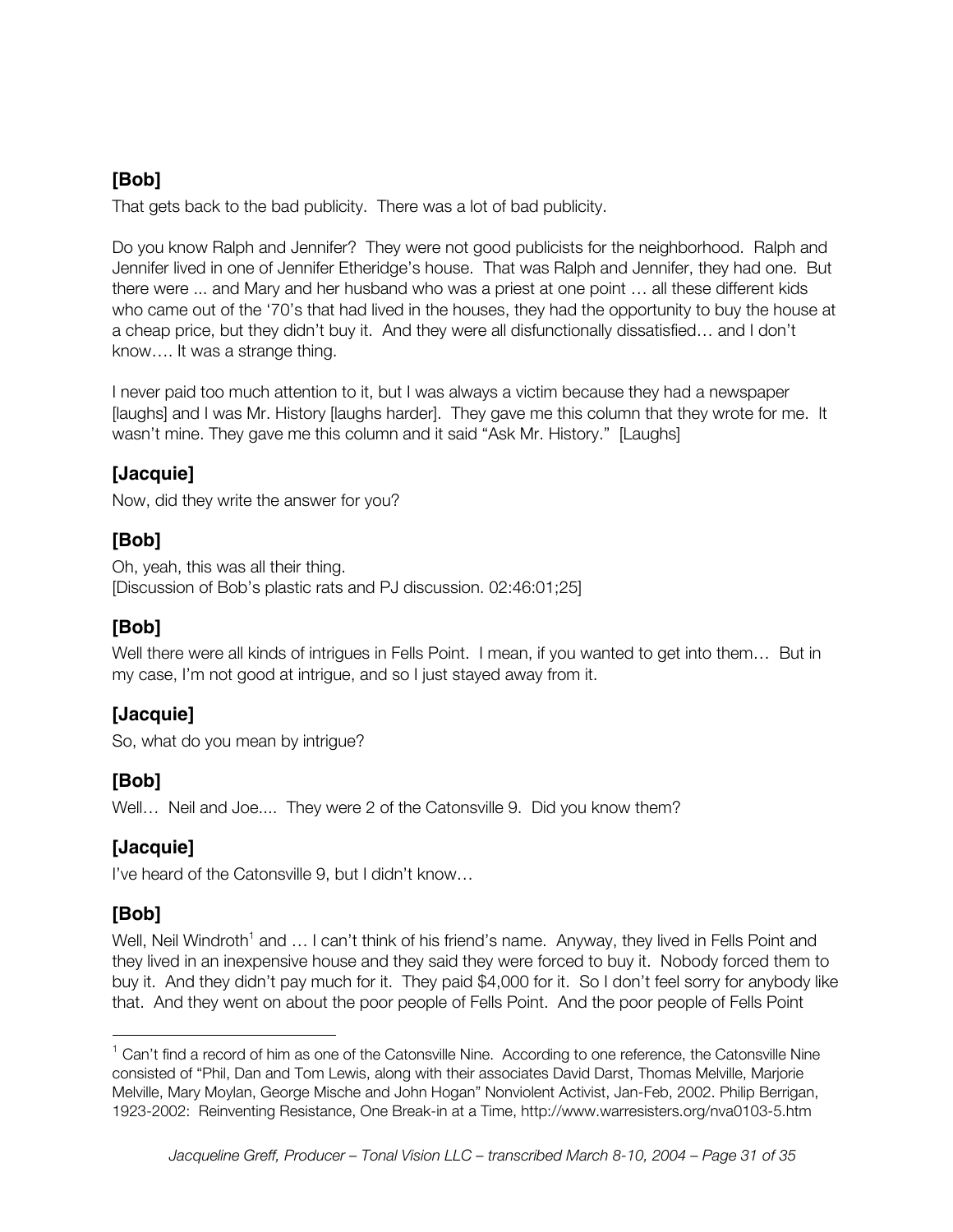wouldn't support them. I mean, who were they talking about? They couldn't go out and get 4 poor people to come in, that they could show when they talked about how the neighborhood was doing in all the poor people. I don't know where the poor people were. But anyway, it was one of those strange things…

[02:47:37;27]

### **[Jacquie]**

Now, can you define "gentrification" for us, 'cause it sounded like people had used the word to apply to you and you felt it was totally inappropriate? And I've heard the word all the time…

### **[Bob]**

Gentrification is when Goldseker, the realtor, philanthropist, whatever he is now, would go into a neighborhood and buy up properties and then put undesirable people into those properties and have people then go then to the neighbors and say, "Look, you want to sell this? I'll buy it from you," and buy it cheap." And then fix it up, and change an neighborhood that way. This was Edmonson Avenue at one point, was starting to go that way by Goldseker, but it backfired on him. Remember Edmonson Avenue?

### **[Kraig]**

No, but I think I know where you're going. Go ahead.

### **[Bob]**

Well, to me, gentrification is those people who turned a neighborhood over for their own profit and with no regard for the people that lived in the community.

# **[Kraig]**

Did they used to call those "blockbusters"?

### **[Bob]**

Blockbusters, that's one method of…

But now, gentrification is, in a sense, gentrification is sprucing an neighborhood up. But then, if you buy property in the city, it's natural you want to spruce the neighborhood up. You don't want to buy property in the city and just have it stay some kind of derelict thing…

### **[Jacquie]**

Now, Maryland Public Television has a series on the "regentrification" of South Baltimore or East Baltimore or something, now. Have you heard the term "regentrification"?

### **[Bob]**

No.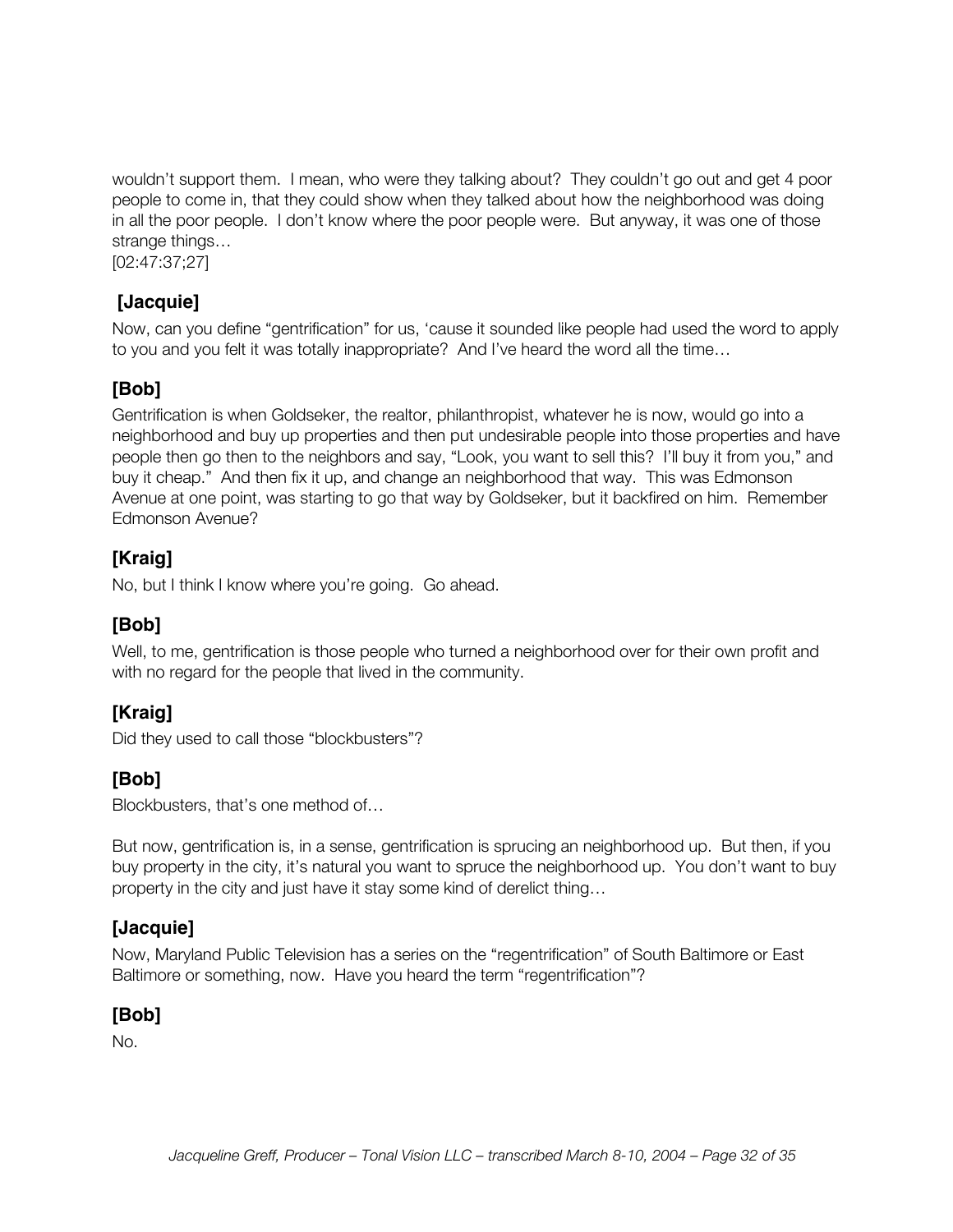OK. So, according to your first definition of gentrification, it never really would have applied to Fells Point.

# **[Bob]**

I don't think it did because we certainly, we never pushed anyone into selling their property. We begged people not to sell their property. We tried to get homeowners to go with us to City Hall to fight City Hall. But the homeowners had this old-time thing of telling us that you can't fight City Hall. You're not a good citizen if you do that. And, that was a difficult thing.

But yet, in the neighborhood that we thought we'd done them a favor getting them into those houses. We got Bob Embry to rent all the City-owned houses out. But the people, once they got into those houses, they didn't want to see anybody save these houses to restore them. That was not what they wanted them for.

And like, Ralph and Jennifer next door to Jennifer Etheridge. They bought that house on the condition that they would restore that house on the exterior, and then on the interior bring it up to code. That was all that was specified for the interior was bring it up to code. And, I mean, Jennifer Etheridge is living proof … she bought that house and there were bedrooms upstairs where the ceilings were down, had never been put up, they had fallen down, and, I mean, it was a mess.

But yet, they went around the neighborhood sneering and making slanderous remarks. I was never involved in any of that, other than being "Mr. History." But they would go around and they would make remarks to people that we were just in it for the money. And I did make money when I sold my house in Fells Point, but I lived there for 20-some years. [02:52:13;05]

# **[Jacquie]**

Do you think there were people of the group that you worked with that were in it for the money or was everybody pretty much like yourself?

### **[Bob]**

Well, if anybody was in it for the money, I think it would have been, you could have said Lu Fisher. But Lu generally liked old houses. And she wanted them. And she wanted them saved. And she went out of her way to buy houses to fix them up. So…

But Lu did, she bought up a number of early houses, which she sold to people if they said that they would restore them. And she didn't gouge them. The most expensive one Lu bought was \$7,000. That was the Captain Steel House. And she was going to sell it to me. And then I decided that I couldn't buy it because it would cost too much money to restore. This is 1969, ah, '68. It would have cost a lot of money to restore, and I didn't have that money. And so I found... Dr. Hepner wanted it. And so Lu talked to Dr. Hepner and he could afford to do it. And he bought the house, and he paid Lu \$9,000 for it. And that's not excessive.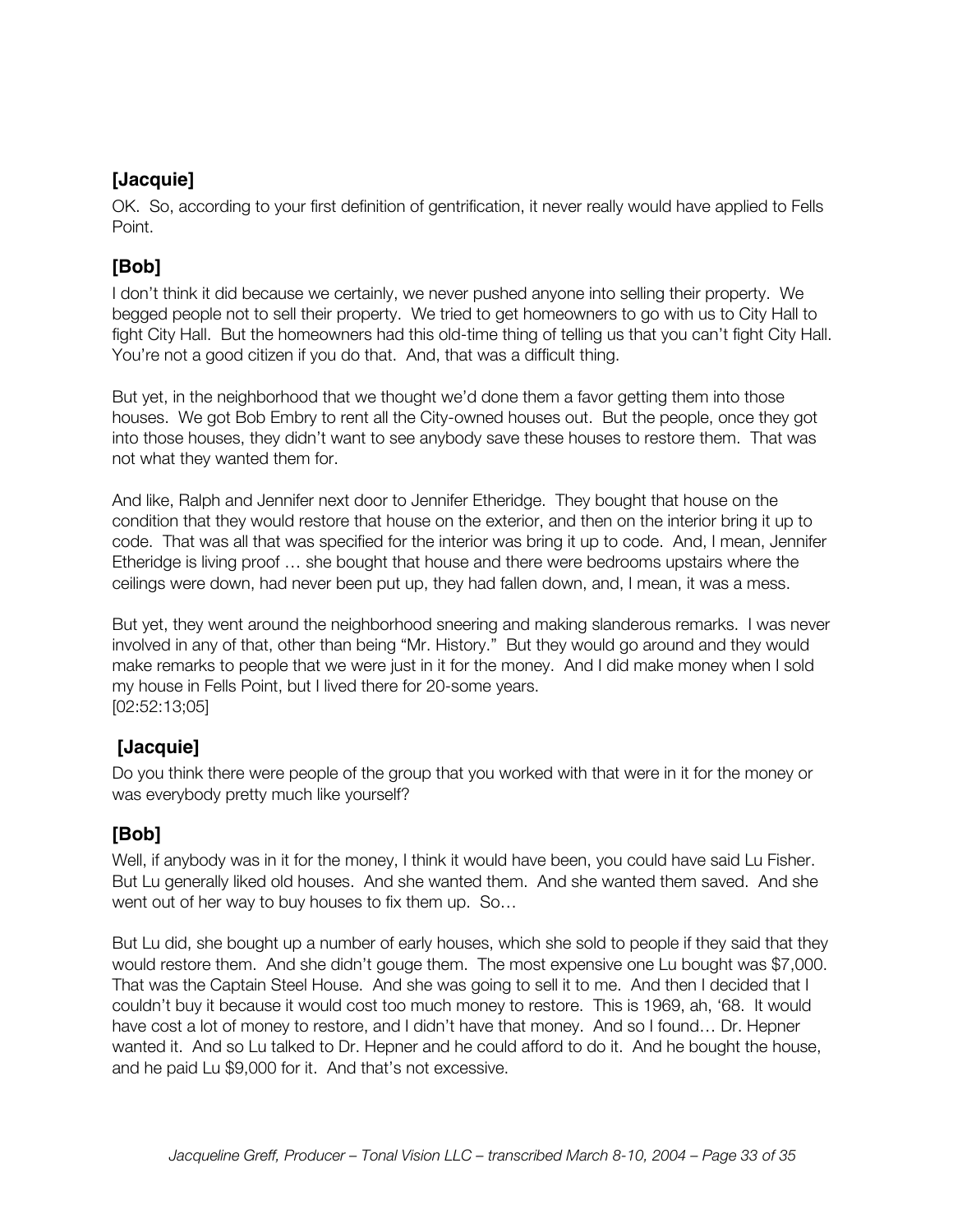And when the Preservation Society asked people to buy houses in the path of the expressway to show them that you don't like it, Dick Atchell bought a house on Thames Street and I bought a house on Thames Street. But I wanted to move into mine, and I thought maybe Dick was going to move into his. But Dick then came to me and said, "Bob", he said, "Do you want to buy it from me? I just bought it because they said buy a house on Thames Street. So if you want it, I'll sell it to you." He sold it to me for exactly what he paid for it.

And when Tony and Laura Norris… I'd gotten Barbara Mikulski to buy their house first, and when Barbara wanted to get rid of that, she told me what she wanted and said "Find me one and we'll swap." And they did. They found a little house up Ann Street. Barbara took that, and they swapped it.

That's not the nasty part of gentrification that, when you talk about people coming in and gentrifying. [02:55:00;26]

### **[Jacquie]**

We're just about to run out of film…

Do you want to wrap up the interview with the story of how you got here and why you came?

### **[Bob]**

I came to Fells Point because when I was a kid living in Baltimore, I went to art appreciation classes at the Baltimore Museum every Saturday morning. And then, one day they brought us down to Fells Point and they showed us – we were talking about early Baltimore houses – and they showed us Flemish bond brick and they showed us this … we had to get permission from our parents to come, it was that long ago when were kids … They opened up a door to a house and showed us this black and white marble floor, old, dirty… But, they were telling us that these had been sea captains houses and she was showing us different balusters and things. And I was very impressed by it and it stuck in my mind.

So later, when I was working in New York, and I got an opportunity to come back to Baltimore to work, I said I wanted to do it because they gave me a good offer to move back to Baltimore. I came back and I went, I said "I'm going to go back to Fells Point and find one of those old sea captain's houses and fix it up." And I got down there and I saw Lu Fisher was already in, looking for houses down there. And so, that's how I got involved in Fells Point.

And then they said, it's all going to be destroyed for an expressway. So we've got to do something about that. So everybody got together and in February of '67, about 20 people from Federal Hill and Fells Point got together at Lu's and we formed the Preservation Society. And it was a go from there.

### **[Jacquie]**

Neat!